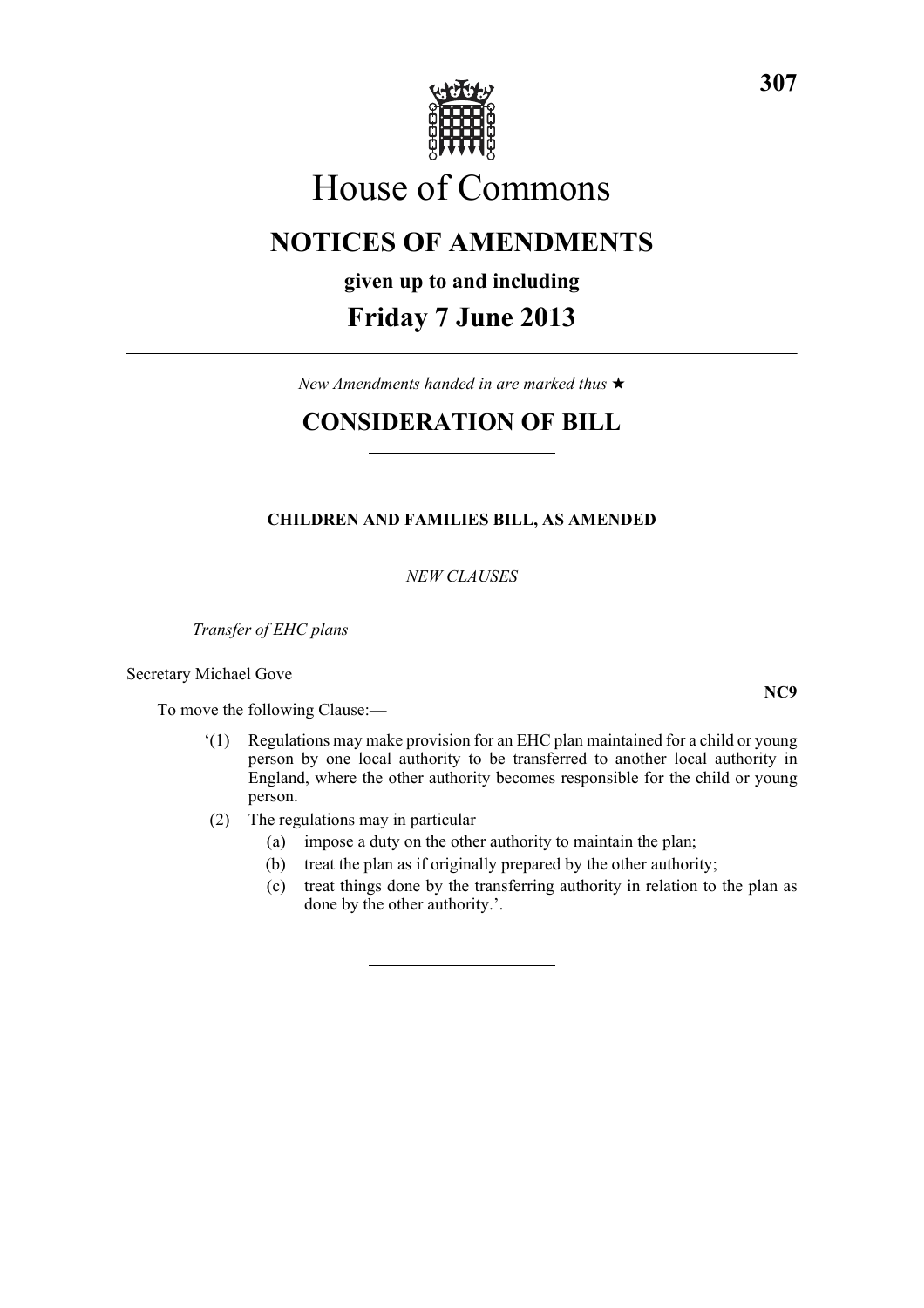*Childcare costs scheme: preparatory expenditure*

### Secretary Michael Gove

To move the following Clause:—

'The Commissioners for Her Majesty's Revenue and Customs may incur expenditure in preparing for the introduction of a scheme for providing assistance in respect of the costs of childcare.'.

*Regulation of child performance*

Tim Loughton Meg Munn

To move the following Clause:—

- '(1) In section 37 of the Children and Young Persons Act 1963 (Restriction on persons under 16 taking part in public performances, etc.) the words "under the compulsory school leaving age" shall be inserted after the word "child" in subsection  $(1)$ .
- (2) After subsection (2) there shall be inserted—
	- "(2A) In this section, "Performance" means the planned participation by a child aged under the compulsory school leaving age in a public entertainment production, unless that participation—
		- (a) involves risks that are no greater than the risks faced by that child in the ordinary course of his life and does not require the child to be absent from school or requires an absence from school of not more than four days in a six month period and such absence is authorised by the school;
		- (b) involves the child doing that which he would do in any event in the ordinary course of his life; or
		- (c) involves the creation of audio-visual content where there is an overriding public interest in the child's participation.".
- (3) Subsection (3)(a) of that section shall be repealed.
- (4) After subsection (5) of that section there shall be inserted—
	- "(5A) Regulations under this section shall provide for the local authority to give reasons for any refusal of a licence under this section and shall specify any mitigating action which would be required to allow a licence to be issued.
	- (5B) A refusal of a local authority to grant a licence may be reversed on appeal.".
- (5) Subsection (6) of that section shall be repealed.
- (6) After subsection (7) the following shall be inserted—
	- "(7A) A licence granted by a local authority shall be transferrable to another local authority if the child moves residence from one local authority area to another.".

**NC10**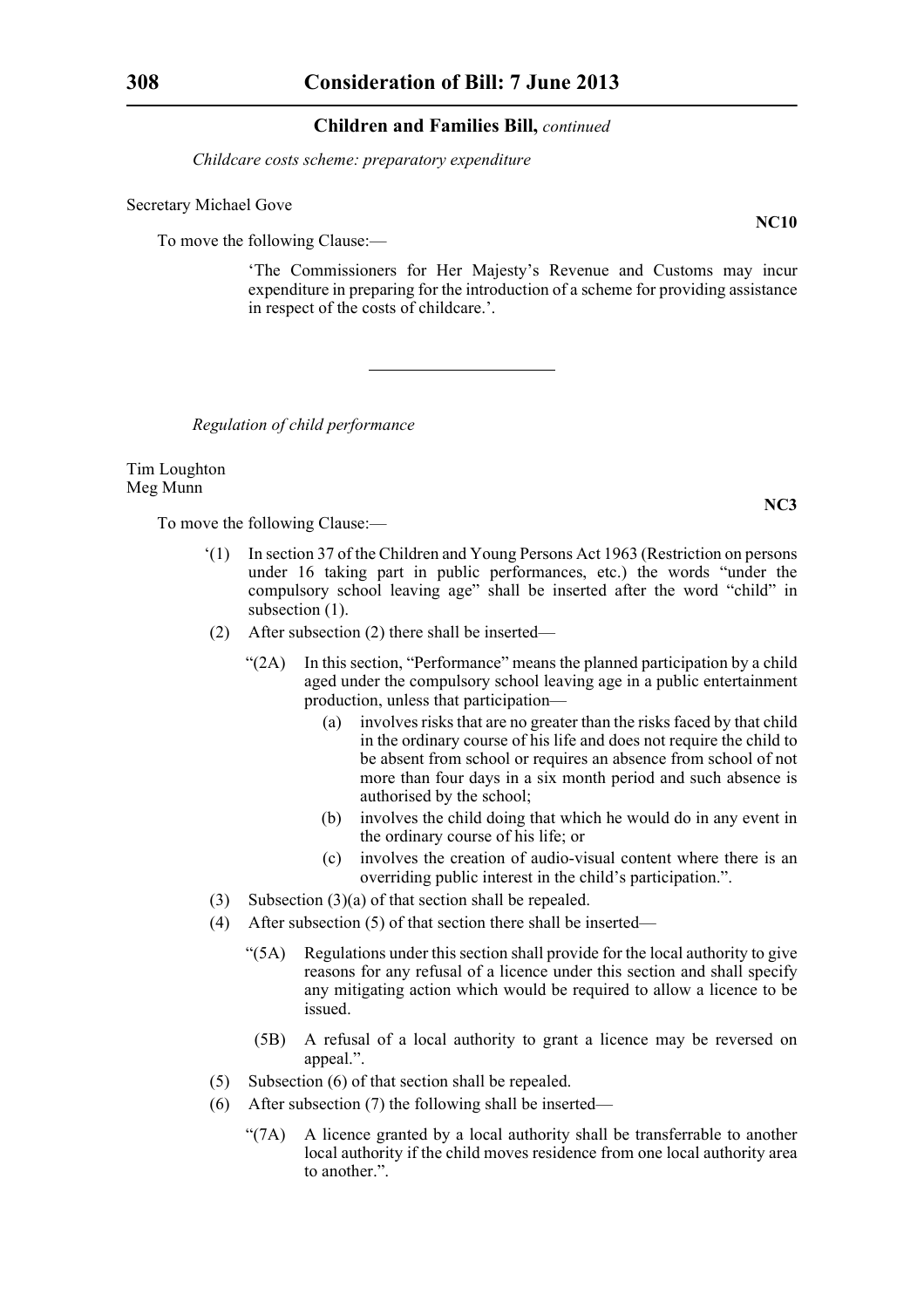- (7) Section 38 of the Act (Restriction on licences for performances by children under 14) shall be repealed.
- (8) After section 39 of the Act, there shall be inserted—

### **"39A Presumption that a licence should be issued**

- (1) There shall be a presumption that a licence shall be issued unless there is identifiable potential harm that cannot be mitigated by any other action.
- (2) For the purposes of this section—
	- (a) "identifiable potential harm" shall be any outcome that acts adversely against the wellbeing of the child;
	- (b) "mitigated" shall mean such reasonable action that secures the safety of the child from the impact on their wellbeing; and
	- (c) "wellbeing" includes the physical, mental and emotional condition and interests of the child.

### **39B Guidance**

- (1) The Secretary of State shall issue guidance to local authorities on the criteria for issuing licences and the conditions which shall apply to them; and this guidance may make different provision for children falling within different age bands applicable to their development age.
- (2) Guidance shall include a requirement for the local authority's decision to be based on an assessment of the risks involved in the child's participation in the performance.
- (3) Guidance shall include the safeguarding arrangements which shall be made in regard to participation in sporting activities; and in drawing up this guidance the Secretary of State shall consult sports governing bodies.
- (4) Guidance shall require the local authority, in considering the terms on which a licence is issued, to have regard to the number of days actually worked spread across a particular period.
- (5) Guidance shall require local authorities to provide for on-line applications for licences, to deal with all licences in time if submitted at least 10 days before they are to come into effect, or five days in respect of a repeated application.
- (6) Guidance shall provide for local authorities to inspect sites where children taking part in performances are to be accommodated, if they will be residing alongside unconnected adults.
- (7) Guidance shall provide for local authorities to disregard absence in connection with licensed performances in school records for authorised absences.
- (8) Guidance shall provide that local authorities shall require that matrons or chaperones shall operate under standards accepted by the appropriate advisory bodies.
- (9) Guidance shall also include the circumstances in which it is appropriate to authorise a body of persons to organise a performance for which licences will not be required by virtue of section 37(3)(b) of this Act, including where the performers are of 13 years or upwards or if the body is an amateur body and has a nominated child protection person who has received appropriate training and is independent of the chaperone.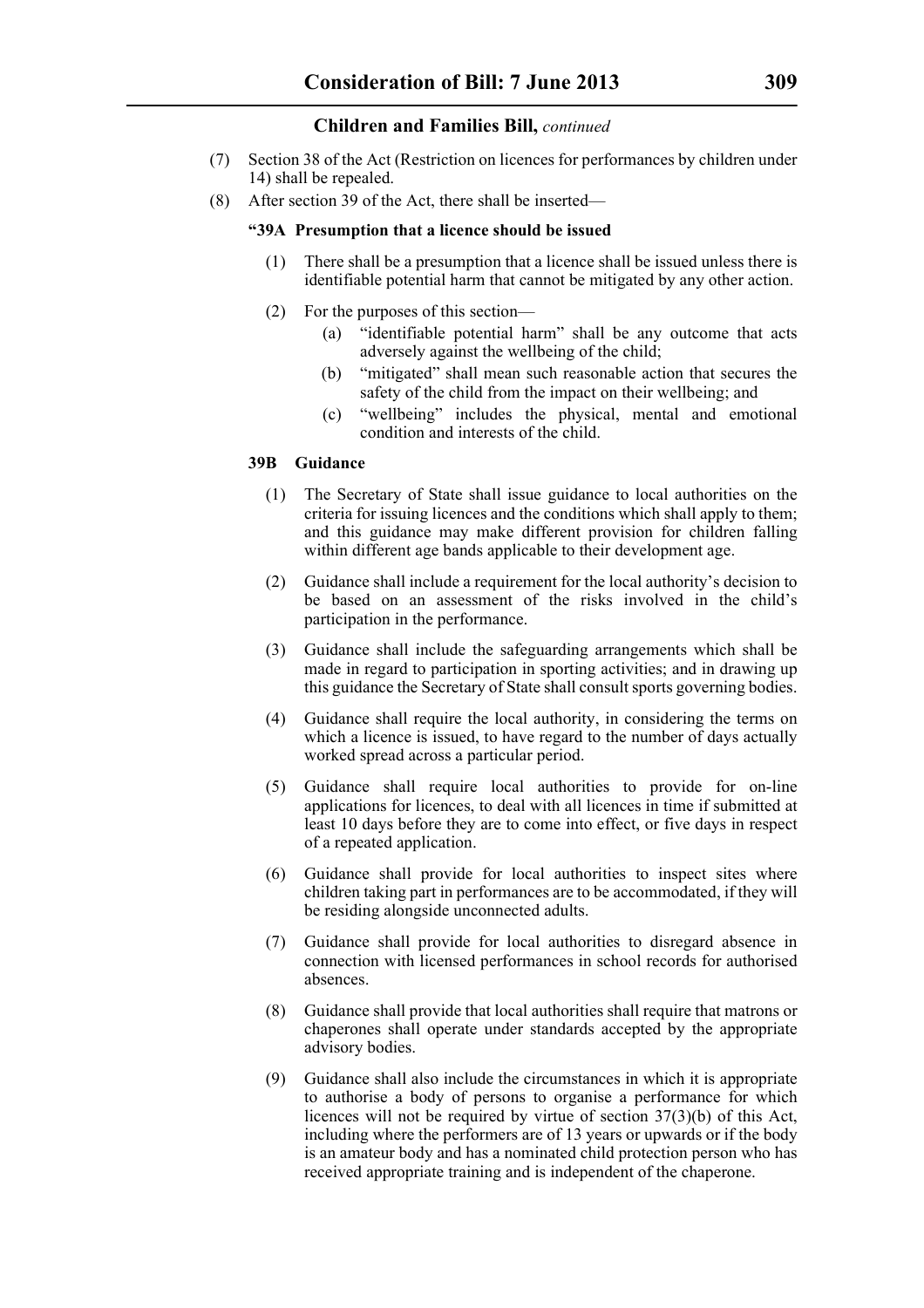- (10) Guidance under this section shall be laid before Parliament and shall be subject to annulment in pursuance of a resolution of either House of Parliament as if it were contained in a statutory instrument subject to such annulment."
- (9) Clause 42 of the Act (Licences for children and young persons performing abroad) shall be amended by inserting after subsection (1)—
	- $\text{``(1A)}$  Licences under section 25 of the principal Act in relation to performances as defined under this Act shall be issued by local authorities rather than as specified in the principal Act.".
- (10) In subsection (2) of that section the words after the word "granted" shall be replaced by the words "regardless of the age of the child".
- (11) In the Children (Performances) Regulations 1968 (SI 1968/1728)—
	- (a) In Regulation 8 (Medical examinations) in paragraph (2), the words "performance taking place within a period of six months from the date of the said medical examination" shall be replaced by the words "later performance".
	- (b) At the end of Regulation 10 (Education) there shall be inserted—
		- "(6) The child's parents or guardians must inform the child's school of any days on which the child will be absent by reason of taking part in performances.".
	- (c) In Regulation 12(3) (maximum number of other children a matron shall have charge of), "eleven" shall be replaced by "nine".
	- (d) At the end of Regulation 12 (Matrons) there shall be inserted—
		- "(7) A matron in respect of a performance organised by an amateur body who is unpaid shall not require local authority approval provided that he or she is CRB-checked and is independent of the nominated child protection person.".
	- (e) Regulation 17 (Further medical examinations) shall cease to have effect.'.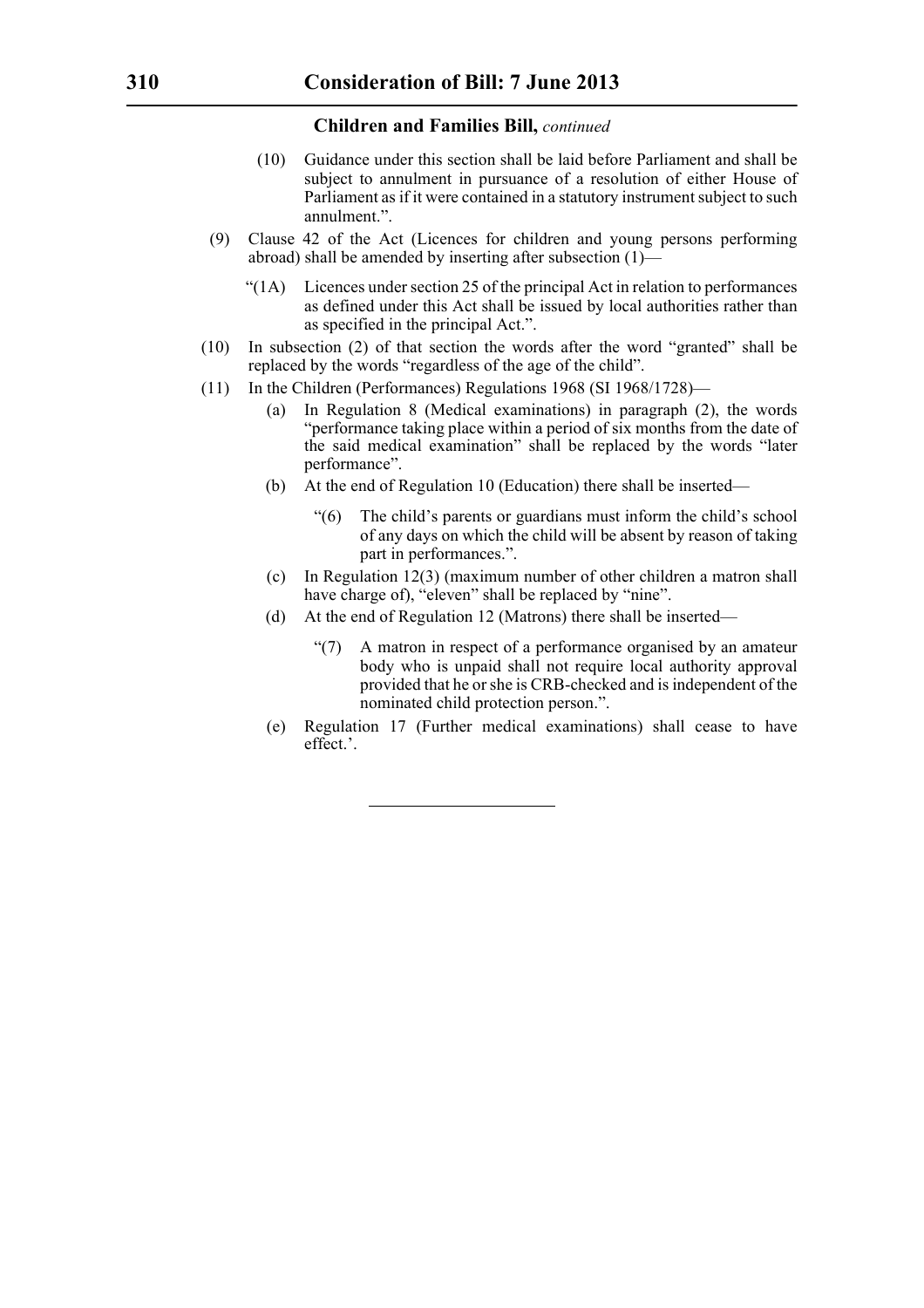*Continuing support for former foster children*

Paul Goggins Mr Robert Buckland Annette Brooke Ann Coffey Mr Elfyn Llwyd Mark Durkan

Mr John Leech Hazel Blears

Mr David Blunkett Mike Weatherley Meg Munn<br>Mr John Leech Hazel Blears Katy Clark Nic Dakin Alex Cunningham Mr Tom Clarke Andrea Leadsom Jenny Chapman

Mr Clive Betts Mr David Anderson Mr George Howarth<br>
Jim Shannon Mic Dakin Alex Cunningham **NC4**

To move the following Clause:—

'Section 23C of the Children Act 1989 (*continuing functions in respect of former relevant children*) is amended by the insertion of the following subsections after subsection  $(5)$ .

- " $(5ZA)$  The assistance given under subsection  $4(c)$  shall include the continuation of accommodation with the former local authority foster parent, unless—
	- (a) the former relevant child states that he or she does not wish to continue residing in such accommodation, or
	- (b) the former local authority foster parent does not wish to continue to provide accommodation, or
	- (c) it is not reasonably practicable to arrange such accommodation.
- (5ZB) 'Former local authority foster parent' means a local authority foster parent within the meaning of section 22C(12) with whom the former relevant child, as a looked after child, was placed under section  $22C(6)(a)$ or  $(b)$ .".'.

*Assessment and support of young carers*

Mr Robert Buckland Barbara Keeley

To move the following Clause:—

- Where it appears to a local authority that a child within their area may provide or be about to provide care to an adult or a child who is disabled, the authority must—
	- (a) assess whether the child has needs for support relating to their caring role (or is likely to have such needs in the future); and
	- (b) if the child is found to have such needs, set out what those needs are (or are likely to be in the future).
- (2) Having carried out an assessment under subsection (1) the authority must meet those needs for support which it considers to be necessary to meet in order to safeguard and promote the child's welfare.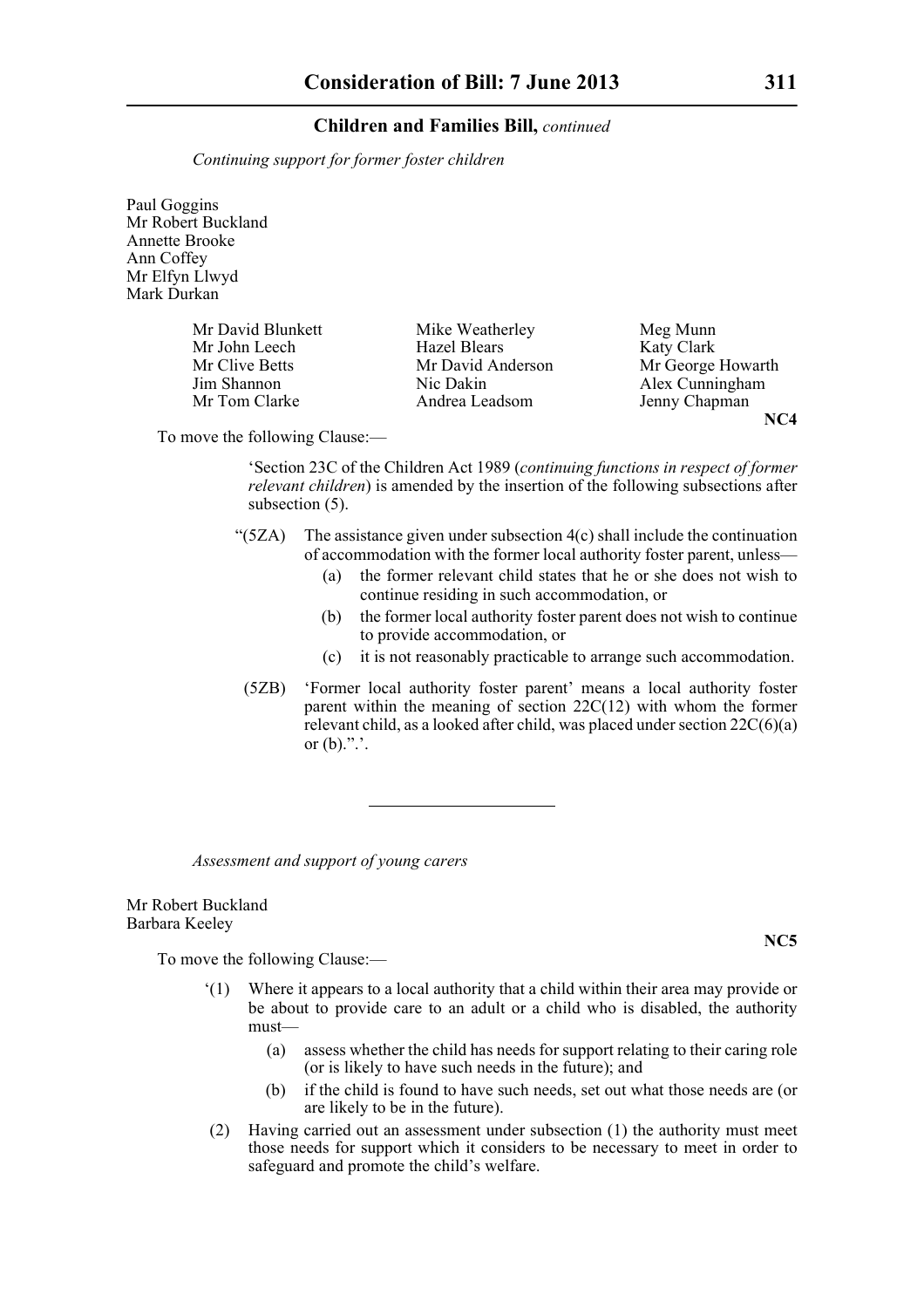- (3) Having carried out an assessment under subsection (1), a local authority must also consider whether the adult is or may be eligible for assessment under the Care Act 2013, and if so must ensure such an assessment is carried out unless that adult objects.
- (4) Having carried out an assessment under subsection (1) a local authority must consider whether, in the case of a child who is caring for a disabled child, the child being cared for requires an assessment under the Children Act 1989 and if so shall carry out that assessment unless the person with parental responsibility for that child objects.
- (5) The Secretary of State shall issue guidance in relation to the duties set out above having consulted with persons whom the Secretary of State considers to be appropriate, the said guidance to be issued under section 7 of the Local Authority Social Services Act 1970.
- (6) Any service provided by an authority in the exercise of functions conferred on them under this section may be provided for the family or for any member of the child's family, and may include—
	- (a) services to the adult the child is providing care to meet the adult's needs for care and support; and
	- (b) services to the adult to enhance their parenting capacity.

If such services are provided with a view to safeguarding and promoting the child's welfare.'

*Staff to child ratios: Ofsted-registered childminder settings*

Mrs Sharon Hodgson Lisa Nandy Stephen Twigg

To move the following Clause:—

- '(1) This section applies to Ofsted-registered childminder settings.
- (2) The ratio of staff to children under the age of eight must be no less than one to six, where—
	- (a) a maximum of three children may be young children;
	- (b) a maximum of one child is under the age of one.
- (3) Any care provided by childminders for older children must not adversely affect the care of children receiving early years provision.
- (4) If a childminder can demonstrate to parents, carers and inspectors, that the individual needs of all the children are being met, then in addition to the ratio set out in subsection (2), they may also care for—
	- (a) babies who are siblings of the children referred to in subsection (2), or
	- (b) their own baby.
- (5) If children aged between four and five years only attend the childminding setting outside of normal school hours or the normal school term time, they may be cared for at the same time as three other young children, provided that at no time the ratio of staff to children under the age of eight exceeds one to six.
- (6) If a childminder employs an assistant or works with another childminder, each childminder or assistant may care for the number of children permitted by the ratios specified in subsections (2), (4), and (5).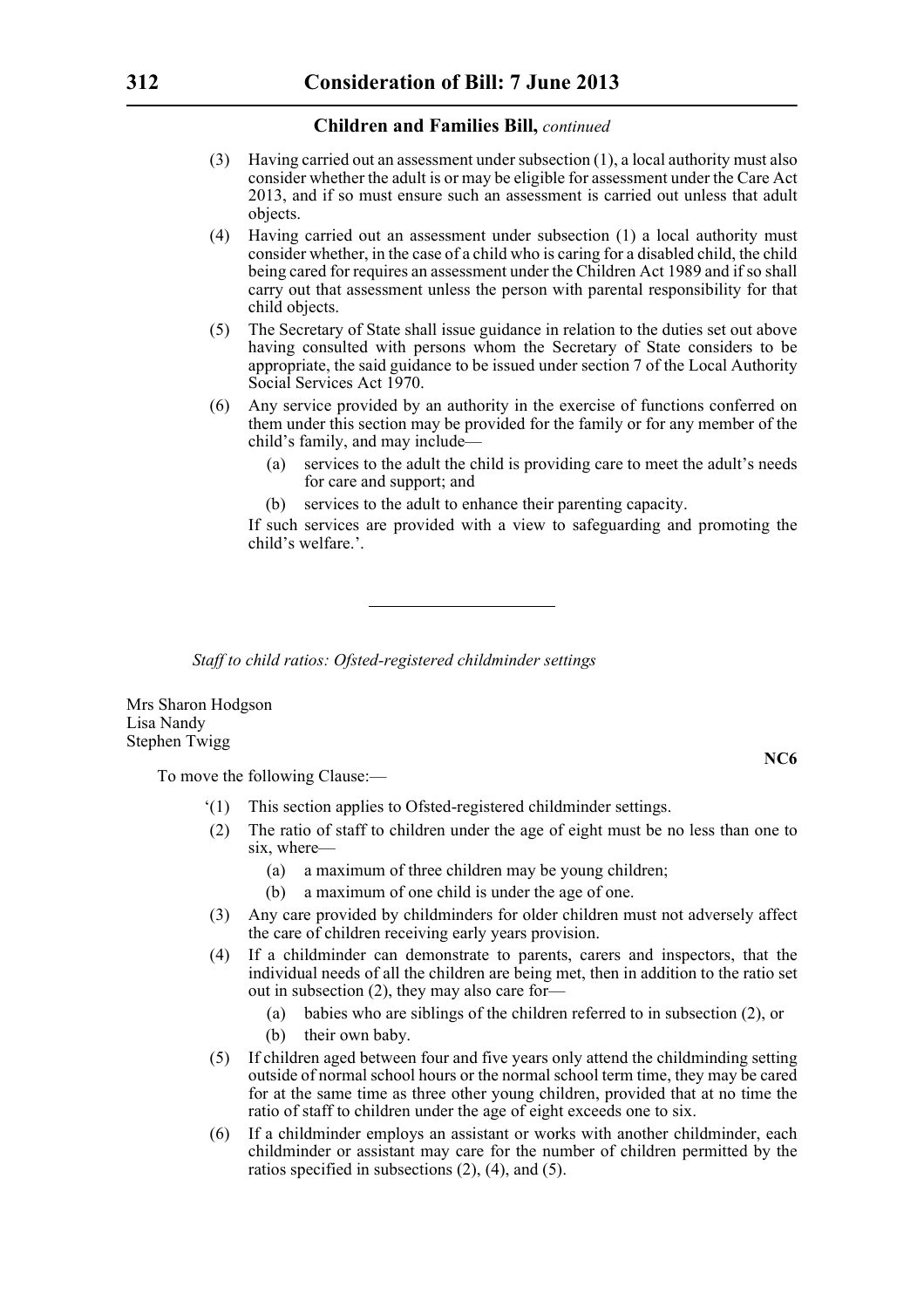- (7) Children may only be left in the sole care of a childminder's assistant for two hours in a single day.
- (8) Childminders must obtain the permission of a child's parents or carers before that child can be left in the sole care of a childminder's assistant.
- (9) The ratios in subsections  $(2)$ ,  $(4)$  and  $(5)$  apply to childminders providing overnight care, provided that the children are continuously monitored, which may be through the use of electronic equipment.
- (10) For the purposes of this section a child is—
	- (a) a "young child" up until 1 September following his or her fifth birthday.
	- (b) an "older child" after the 1 September following his or her fifth birthday.'.

*Staff to child ratios: Ofsted-registered non-domestic childcare settings*

Mrs Sharon Hodgson Lisa Nandy Stephen Twigg

To move the following Clause:—

- '(1) This section applies to Ofsted-registered, non-domestic childcare settings.
- (2) For children aged under two—
	- (a) the ratio of staff to children must be no less than one to three;
	- (b) at least one member of staff must hold a full and relevant level 3 qualification, and must be suitably experienced in working with children under two;
	- (c) at least half of all other members of staff must hold a full and relevant level 2 qualification;
	- (d) at least half of all members of staff must have received training in care for babies; and
	- (e) where there is a dedicated area solely for children under two years old, the member of staff in charge of that area must, in the judgement of their employer, have suitable experience of working with children under two years old.
- (3) For children between the ages of two and three—
	- (a) the ratio of staff to children must be no less than one to four;
	- (b) at least one member of staff must hold a full and relevant level 3 qualification, and
	- (c) at least half of all other members of staff must hold a full and relevant level 2 qualification;
- (4) Where there is registered early years provision, which operates between 8 am and 4 pm, and a member of staff with Qualified Teacher status, Early Years Professional status or other full and relevant level 6 qualification is working directly with the children, for children aged three and over—
	- (a) the ratio of staff to children must be no less than one to 13; and
	- (b) at least one member of staff must hold a full and relevant level 3 qualification.
- (5) Where there is registered early years provision, which operates outside the hours of 8 am and 4 pm, and between the hours of 8 am and 4 pm, where a member of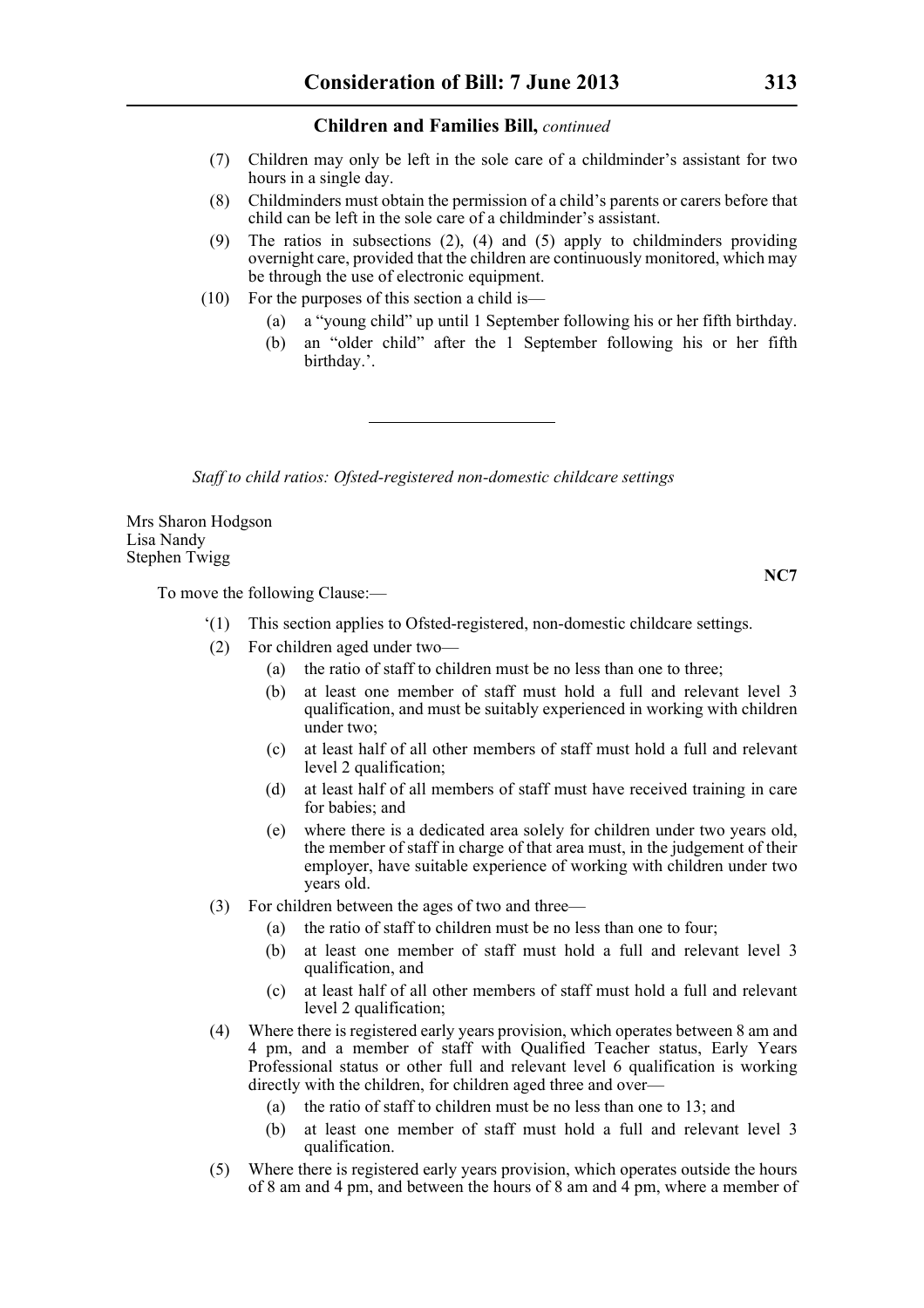staff with Qualified Teacher status, Early Years Professional status or other full and relevant level 6 qualification is not working directly with the children, for children aged three and over—

- (a) the ratio of staff to children must be no less than one to eight;
- (b) at least one member of staff must hold a full and relevant level 3 qualification, and
- (c) at least half of all other staff must hold a full and relevant level 2 qualification;
- (6) In independent schools where—
	- (a) a member of staff with Qualified Teacher status, Early Years Professional status or other full and relevant level 6 qualification;
	- (b) an instructor; or
	- (c) a suitably qualified overseas-trained teacher is working directly with the childre, for children aged three and over—
		- (i) for classes where the majority of children will reach the age of five or older within the school year, the ratio of staff to children must be no less than one to 30;
		- (ii) for all other classes the ratio of staff to children must be no less than one to 13; and
		- (iii) at least one other member of staff must hold a full and relevant level 3 qualification.
- (7) In independent schools where there is—
	- (a) no member of staff with Qualified Teacher status, Early Years Professional status or other full and relevant level 6 qualification;
	- (b) no instructor; or
	- (c) no suitably qualified overseas-trained teacher working directly with the children, for children aged three and over
		- the ratio of staff to children must be no less than one to eight;
		- (ii) at least one other member of staff must hold a full and relevant level 3 qualification, and
		- (iii) at least one other member of staff must hold a full and relevant level 2 qualification.
- (8) In maintained nursery schools and nursery classes in maintained schools (except reception classes)—
	- (a) the ratio of staff to children must be no less than one to 13;
	- (b) at least one member of staff must be a school teacher as defined by subsection 122(3) [Power to prescribe pay and conditions] of the Education Act 2002 and Schedule 2 to the Education (School Teachers' Qualifications) (England) Regulations 2003; and
	- (c) at least one other member of staff must hold a full and relevant level 3 qualification.
- (9) The Secretary of State may make provision in statutory guidance to—
	- (a) define qualifications as "full and relevant"; and
	- (b) define "suitable experience" for those working with children under two.
- (10) If HM Chief Inspector of Education is concerned about the quality of provision or the safety and well-being of children in a setting he may impose different ratios.'.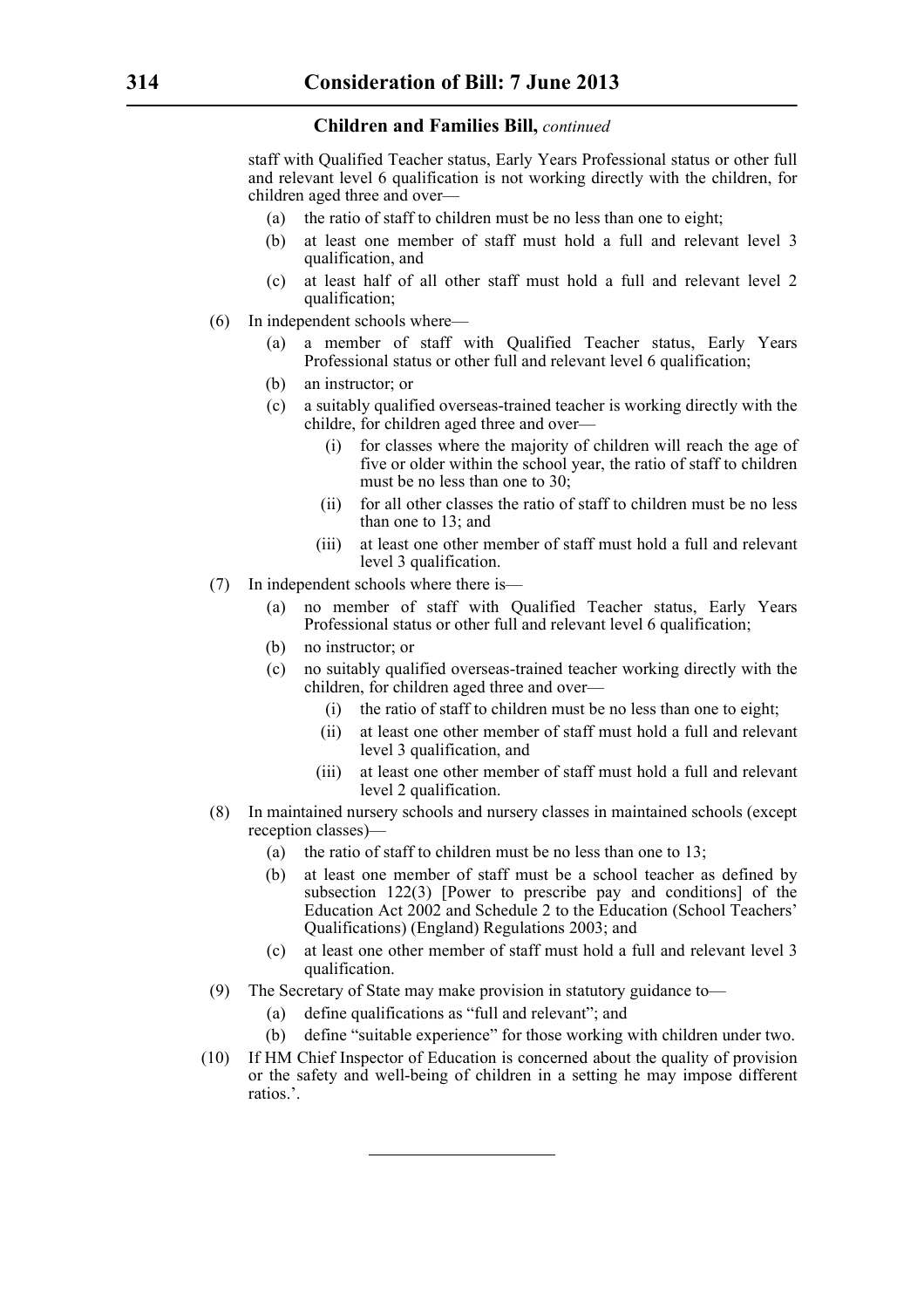*Support for children with specified health conditions*

#### Mr Adrian Sanders Bob Stewart

To move the following Clause:—

- '(1) The governing body of a mainstream school has a duty to produce and implement a medical conditions policy that defines how it plans to support the needs of children with specified health conditions.
- (2) The medical conditions policy must include provision about—
	- (a) the means by which records of the specified health conditions of children at the school are to be recorded and maintained; and
	- (b) the preparation of an individual healthcare plan for each child with a specified health condition which sets out the needs of that child arising from that condition.
- (3) The medical conditions policy must include requirements relating to the provision of appropriate training for school staff to support the implementation of individual healthcare plans.
- (4) In preparing an individual healthcare plan the governing body must—
	- (a) consult the parent of the child concerned and, where appropriate, the child about the contents of the plan; and
	- (b) there shall be a duty on NHS bodies to co-operate with the governing body in its preparation and implementation of individual healthcare plans.
- (5) Local authorities and clinical commissioning groups must co-operate with governing bodies in fulfilling their functions under this Act.
- (6) The Secretary of State may by regulations define "specified health conditions" for the purposes of this section.
- (7) For the purposes of this section "NHS bodies" has the same meaning as in the Health and Social Care Act 2012.'.

*General duty of local authorities to co-operate to secure sufficient accommodation for looked after children*

### Tim Loughton [R]

To move the following Clause:—

- '(1) The Children Act 1989 is amended as follows.
- (2) After section 22G (General duty of local authority to secure sufficient accommodation for looked after children), insert the following new section:

### **"22H General duty of local authorities to co-operate to secure sufficient accommodation for looked after children**

(1) It is the general duty of a local authority to take steps in co-operation with neighbouring local authorities that secure, so far as reasonably practicable, the outcomes in subsections (2) and (3).

### **NC11**

<sup>[</sup>R] Relevant registered interest declared.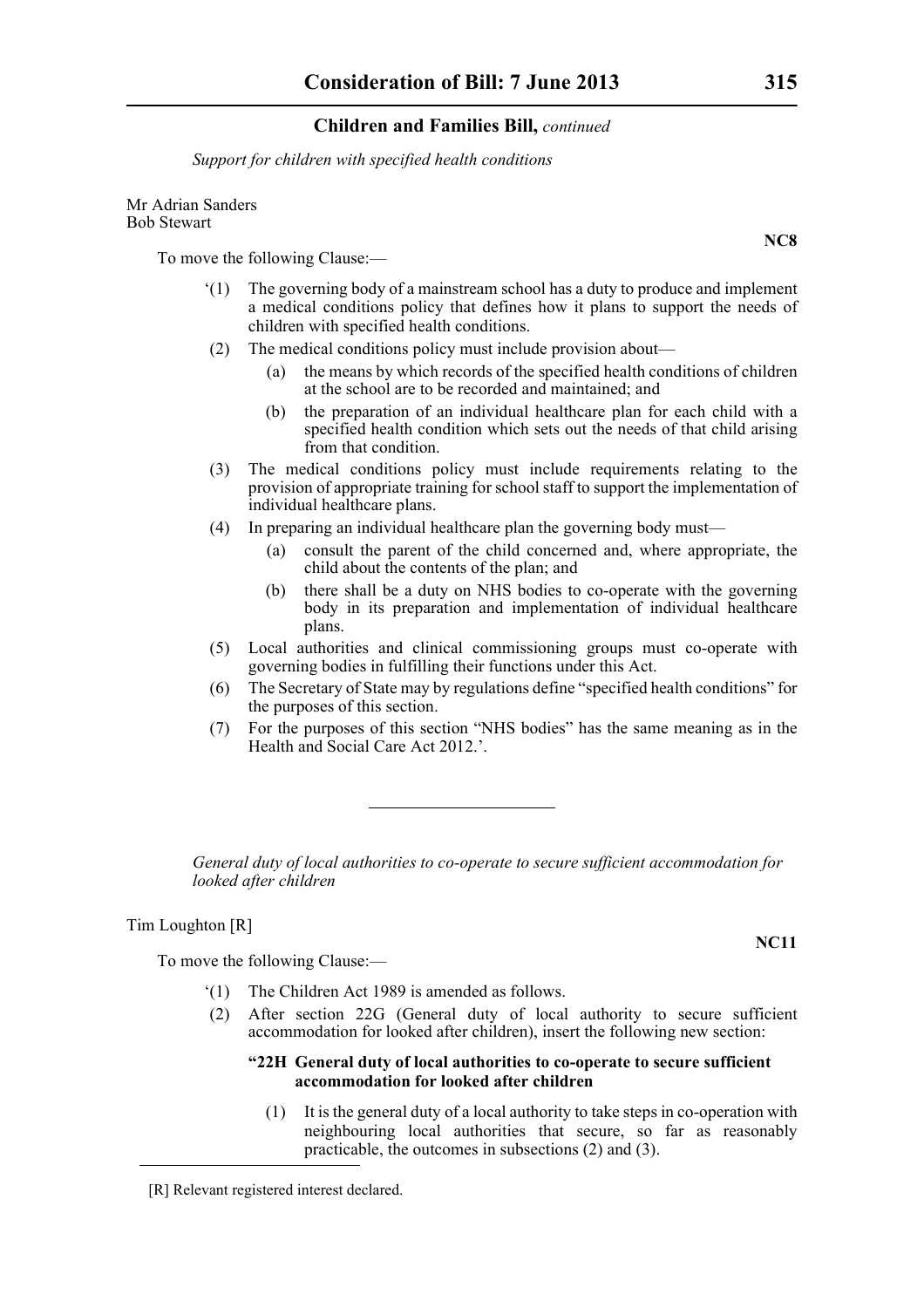- (2) The first outcome applies to the children defined in subsection (3) of section 22G in respect of whom the local authority are unable to secure the outcome defined in subsection (2) of that section.
- (3) The first outcome is that the local authority is able to secure accommodation for those children that—
	- (a) is within a neighbouring authority's area; and
	- (b) meets the need of those children.
- (4) The second outcome applies to the children defined in subsection (3) of section 22G in respect of whom a neighbouring local authority is unable to secure the outcome defined in subsection (2) of that section.
- (5) The second outcome is that the local authority is able to secure accommodation for those children that—
	- (a) is within the authority's area; and
	- (b) meets the need of those children.".'.

*General duty of local authority to secure sufficient early help services*

Tim Loughton [R] Andrea Leadsom

To move the following Clause:—

- '(1) It is the general duty of a local authority to take steps that secure, so far as reasonably practicable, the outcome in subsection (2).
- (2) The outcome is that the local authority is able to provide the children and young people mentioned in subsection (3) and their families with provision of early help services that—
	- (a) are within the authority's area or a neighbouring authority's area; and
	- (b) meet the needs of those children and young people and their families.
- (3) The children and young people referred to in subsection (2) are those—
	- (a) who live within the local authority's area, or
		- (b) that the local authority is looking after.
- (4) In this section—
	- "early help services" means services to children under 6 and their families, and services to children and young people (of whatever age) and their families early in the emergence of a problem;

"young people" means people under 25.'.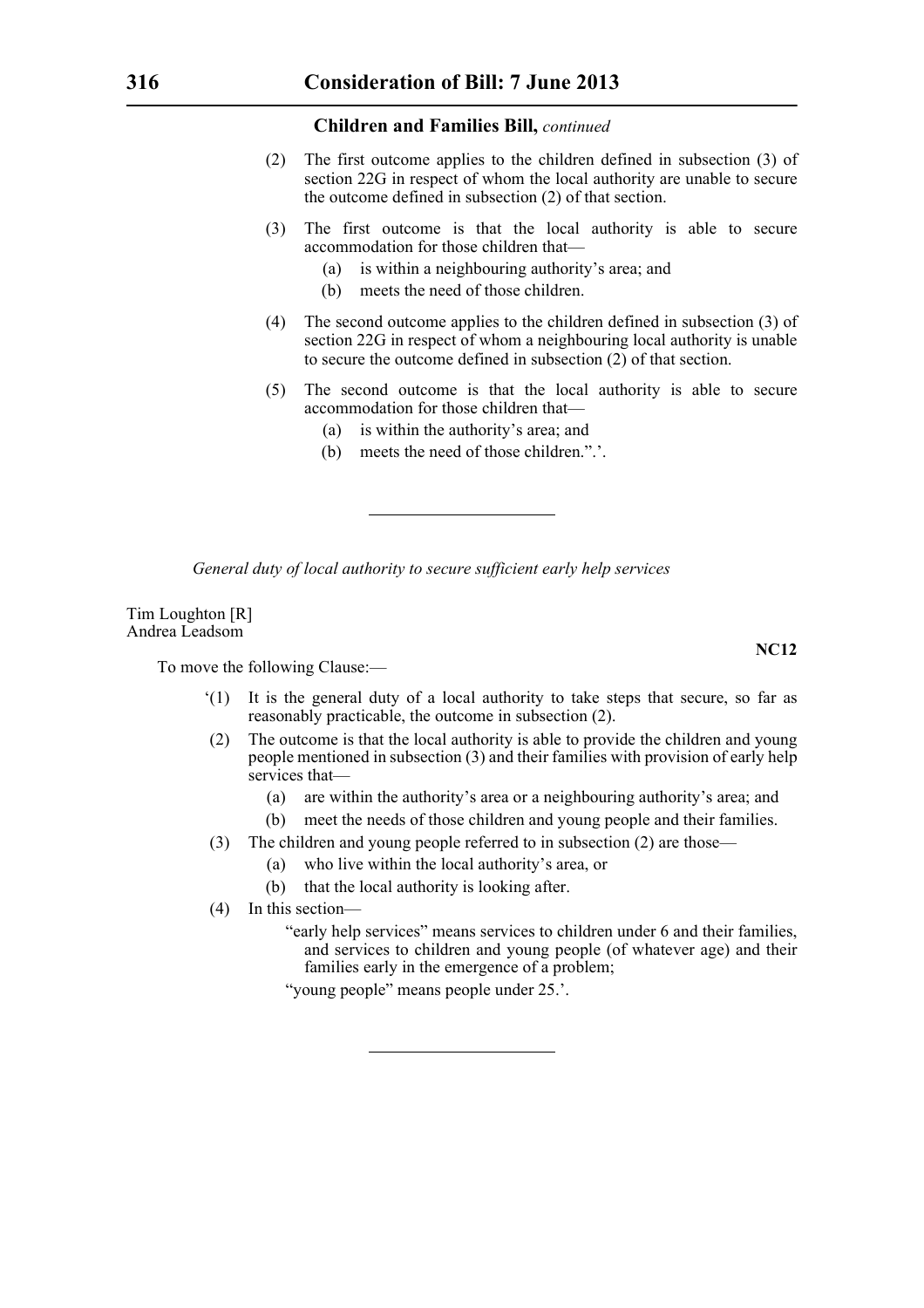*Duty of local safeguarding children boards to undertake serious reviews*

### Tim Loughton

To move the following Clause:—

- '(1) Section 14 of the Children Act 2004 (Functions and procedure of Local Safeguarding Children Boards) is amended as follows.
- (2) After subsection (2), insert—
	- "(2A) Functions of review under subsection (2) shall include a duty to undertake serious case reviews at the direction of the Secretary of State.".'.

*Part-time independent educational institutions to have no right to give corporal punishment*

Tim Loughton Meg Munn

To move the following Clause:—

- '(1) Schedule 1 of the Education and Skills Act 2008 (Minor and consequential amendments) is amended as follows.
- (2) In sub-paragraph (5) of paragraph 9, insert the following words at the end of inserted subsection (7B):
	- "except that it applies in relation to this section as if for paragraphs (a) and (b) of subsection (2) of section 92 of that Act there were substituted the following words "for any amount of time during an academic year, no matter how little".".'.

*Return from care*

Tim Loughton [R]

To move the following Clause:—

- '(1) The Children Act 1989 is amended as follows.
- (2) After section 22C (Ways in which looked after children are to be accommodated and maintained), insert the following new section:

### **"22CA Return home support services for looked after children returning home to the care of their parents/others with parental responsibility**

(1) Whenever a local authority decides that a looked after child should return to the care of its parent, the local authority must assess and monitor the support needs of the child and the parent for as long as is necessary to safeguard and promote the child's welfare.

**NC13**

**NC14**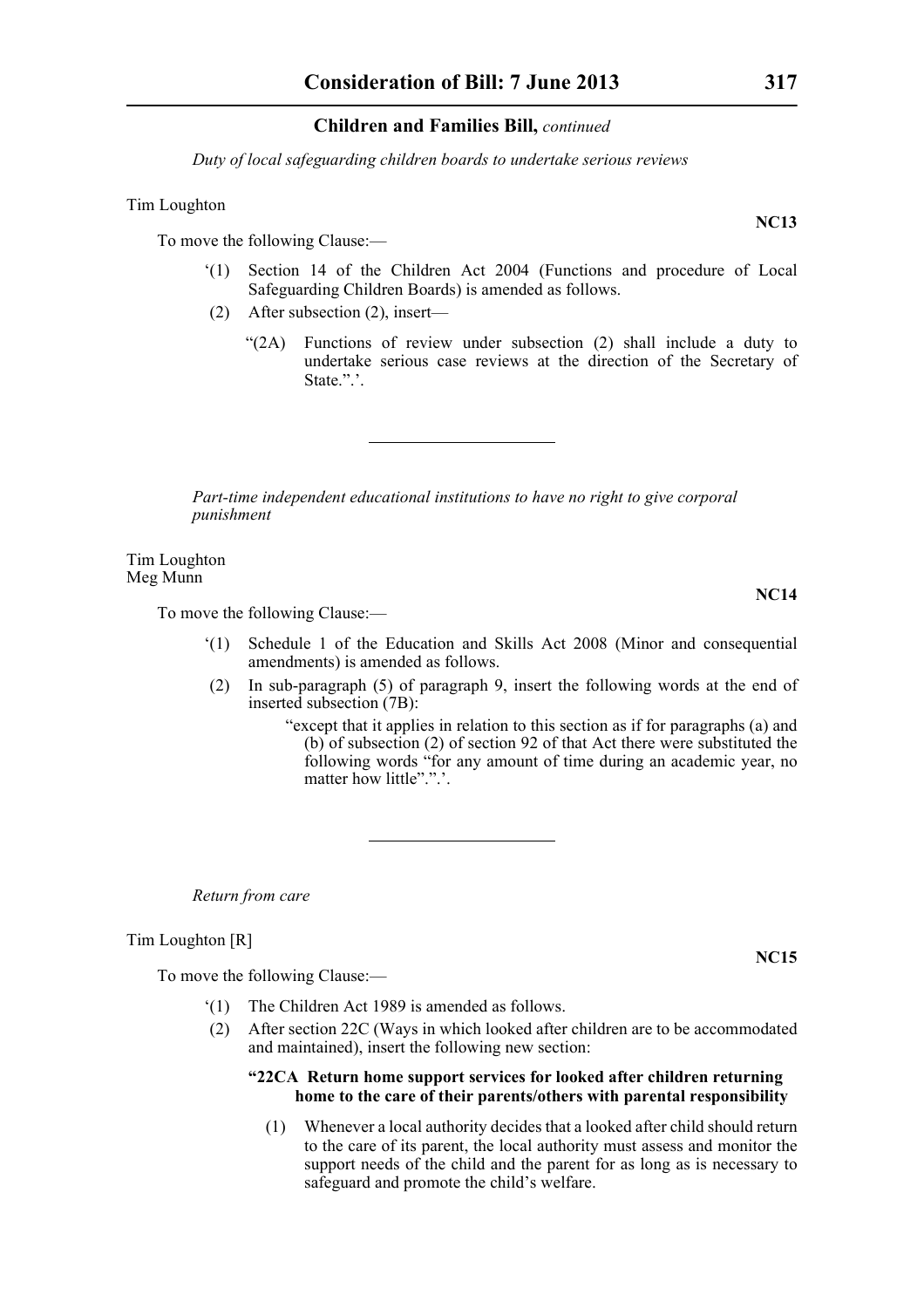- (2) If after carrying out an assessment in accordance with subsection (1) above, the local authority decides that the child or the parent has support needs, they must provide a child in care, and, in the case of formerlyaccommodated children, offer to provide, 'return home support services' to meet the identified support needs for as long as is necessary to safeguard and promote the child's welfare.
- (3) Whenever the local authority provides 'return home support services' under subsection (2) above, they must prepare a personal budget if asked to do so by the parent or the child, with a view to the recipient being involved in agreeing and securing those services.".'.

*Provision of further assistance to care leavers up to the age of 25*

Craig Whittaker Bill Esterson Annette Brooke

To move the following Clause:—

- '(1) Section 23CA of the Children Act 1989 (Further assistance to pursue education or training) is amended as follows.
- (2) At the end of the section heading insert "or for welfare purposes".
- (3) In subsection  $(1)(a)$ , at the end, insert "and".
- (4) In subsection (1)(b), omit the last "and".
- (5) Omit subsection  $(1)(c)$ .
- (6) In subsection (4), after "training", insert "or welfare".
- (7) In subsection  $(5)(a)$ , omit the last "or".
- (8) In subsection (5)(b), after "training", insert "or welfare".
- (9) At the end of subsection (5), add the following new paragraphs—
	- "(c) providing advice and support in relation to his welfare; or
	- (d) making a grant in exceptional circumstances to enable him to meet expenses connected with his welfare.".'.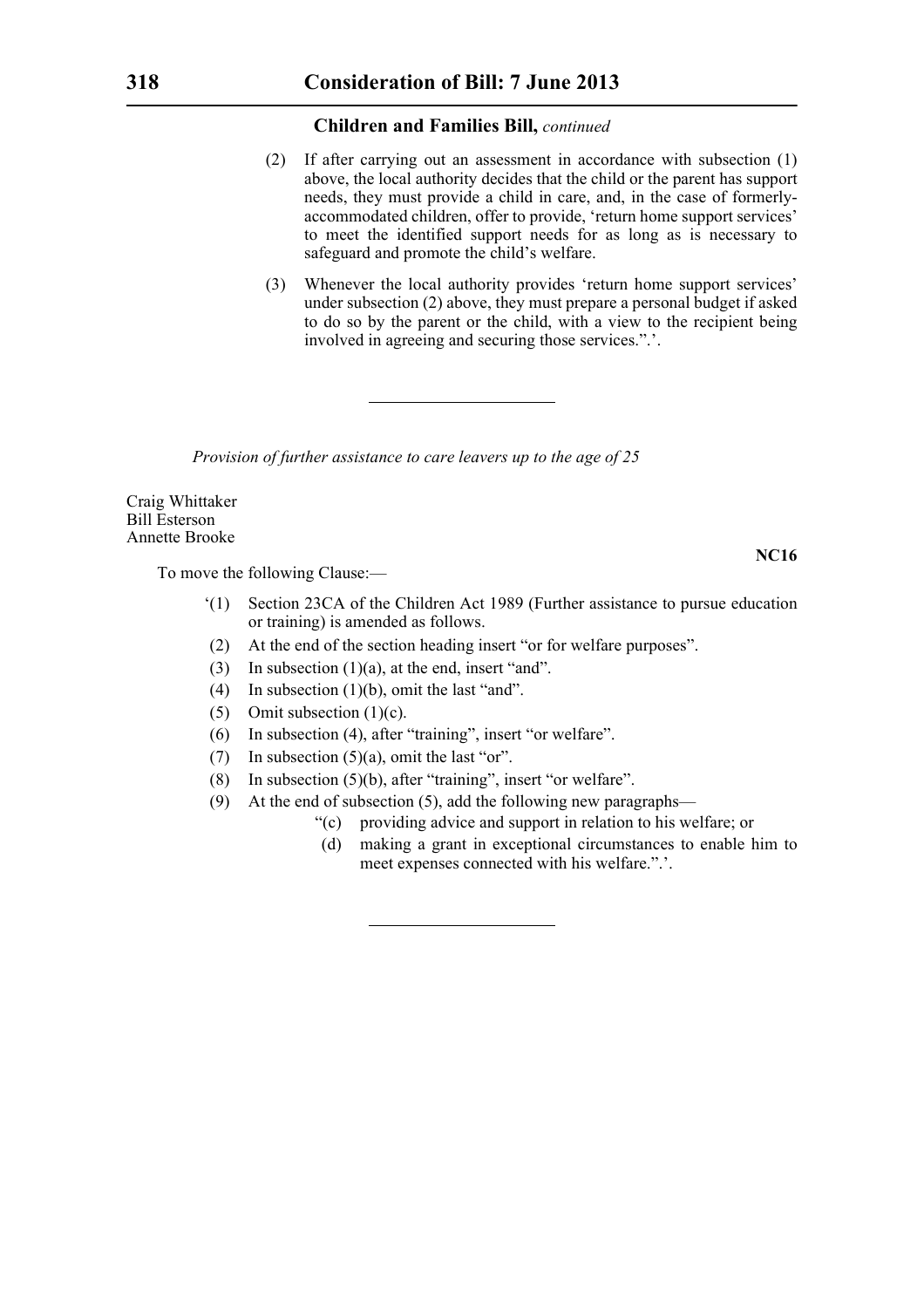*Amendments to the Health Act 2006*

Alex Cunningham Nia Griffith Mr Virendra Sharma Andy McDonald Grahame Morrice Jim Dowd

### Bill Esterson

To move the following Clause:—

- '(1) The Health Act 2006 is amended as follows.
- (2) After section 8, insert—

### **"8A Offence of failing to prevent smoking in a private vehicle when children are present**

- (1) It is the duty of any person who drives a private vehicle to ensure that the vehicle is smoke-free whenever a child or children under the age of 18 are in such vehicle or part of such vehicle.
- (2) A person who fails to comply with the duty in subsection (1) commits an offence.
- (3) A person convicted of an offence under this section is liable on summary conviction to a fine of £60.
- (4) The Secretary of State may introduce regulations to alter the level of penalty payable under subsection (3).
- (5) The Secretary of State shall update all relevant regulations regarding the offence created under subsection (2) within six months of this section coming into force.
- (3) In section 79(4)(a), leave out "or  $8(7)$ " and insert ",  $8(7)$ , or  $8A(4)$ .".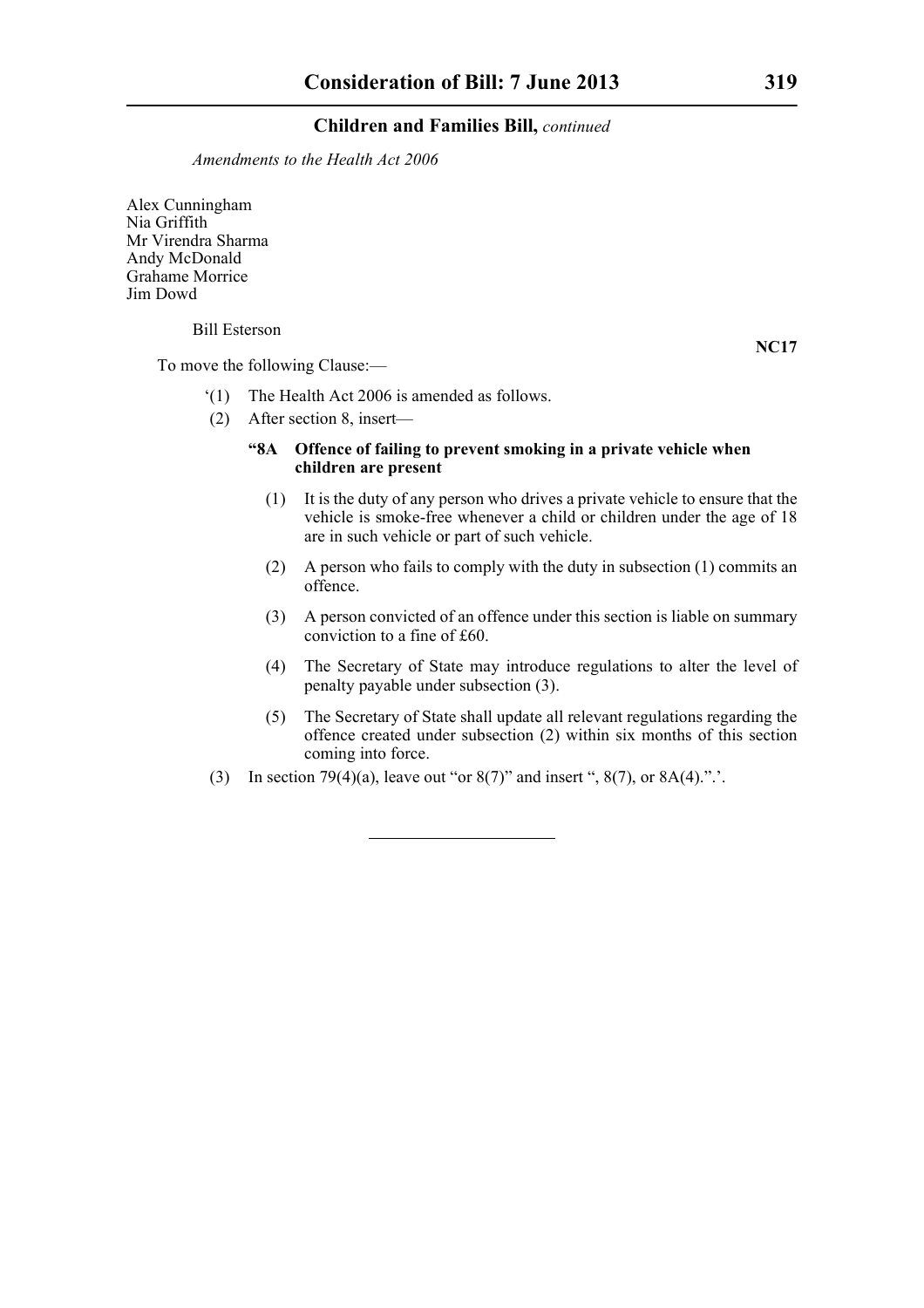*Review of impact of under-occupancy penalty on prospective adopters, prospective special guardians and foster parents*

Lisa Nandy Stephen Twigg Mrs Sharon Hodgson

To move the following Clause:—

'Before the end of one year beginning with the day on which this Act receives Royal Assent, the Secretary of State must—

- (a) carry out a review of the impact of the housing under-occupancy penalty on prospective adopters, prospective special guardians and foster parents, and
- (b) publish a report of the conclusions of the review.'.

*Arrangements to support child witnesses*

Lisa Nandy Stephen Twigg Mrs Sharon Hodgson

To move the following Clause:—

- '(1) The Secretary of State shall by order introduce arrangements to establish specialist courts in cases where a child has been sexually abused or harmed, and where the child will be required to give evidence to the court, and to be examined by the court.
- (2) Arrangements made by order under subsection (1) above shall include arrangements to appoint intermediaries to support child witnesses in all court cases, and other measures to support child witnesses.'.

*Personal, social and health education in maintained schools*

Lisa Nandy Mrs Sharon Hodgson Stella Creasy Diana Johnson

To move the following Clause:—

- '(1) In section 84(3) of the Education Act 2002 (curriculum foundation subjects for the first, second and third key stages), after paragraph (g) there is inserted— "(ga) personal, social and health education".
- (2) In section 85(4) of the Education Act 2002 (curriculum foundation subjects for the fourth key stage), at the end there is inserted ", and
	- (d) personal, social and health education."

**NC18**

**NC19**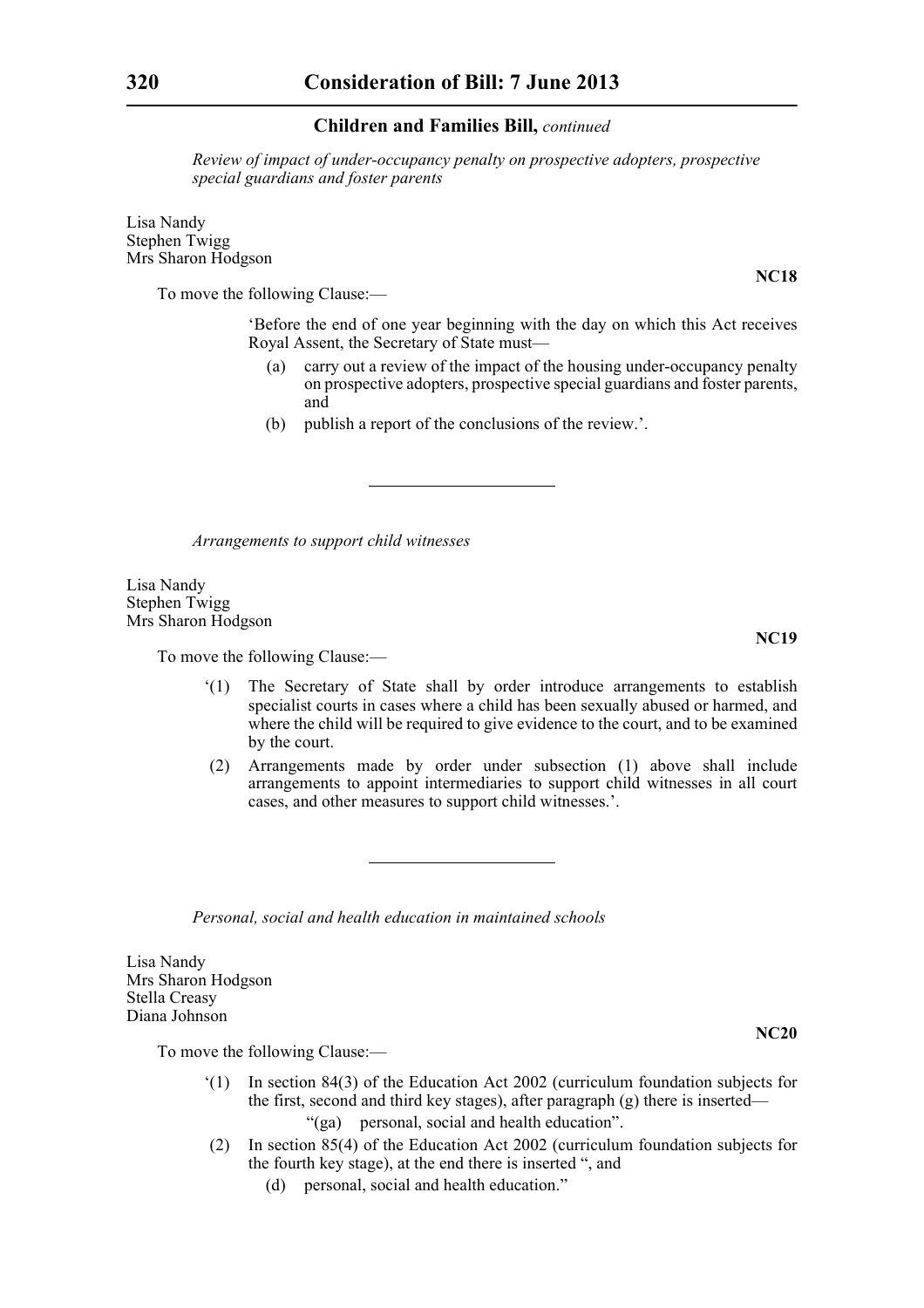- (3) In section 74(1) of the Education and Inspections Act 2006, which (when brought into force) will substitute a new section 85 in the Education Act 2002, in subsection (4) of that substituted section (foundation subjects for the fourth key stage), at the end there is inserted ", and
	- (d) personal, social and health education."
- (4) Before section 86 of the Education Act 2002 there is inserted—

### **"85B Personal, social and health education**

- (1) For the purposes of this Part, personal, social and health education ("PSHE") shall include sex and relationship education, including information about same-sex relationships, sexual violence, domestic violence and sexual consent.
- (2) The National Curriculum for England is not required to specify attainment targets or assessment arrangements for PSHE (and section 84(1) has effect accordingly).
- (3) The Secretary of State for Education shall set out guidance to schools and colleges to ensure that a coherent approach to personal, social, health and economic education is developed, including between primary and secondary schools.
- (4) It is the duty of the governing body and head teacher of any school in which PSHE is provided in pursuance of this Part to secure that guidance issued under subsection (3) is followed and that—
	- (a) information presented in the course of providing PSHE should be accurate and balanced;
	- (b) PSHE is taught in a way that is appropriate to the ages of the pupils concerned and to their religious and cultural backgrounds, and reflects a reasonable range of religious, cultural and other perspectives;
	- (c) PSHE is taught in a way that endeavours to promote equality, celebrate diversity, and emphasise the importance of both rights and responsibilities.
- (5) In the exercise of their functions under this Part so far as relating to PSHE, a local authority, governing body or head teacher shall have regard to any guidance issued from time to time by the Secretary of State.
- (5) Section 403 of the Education Act 1996 (sex education: manner of provision) is amended as set out in subsections  $(6)$  to  $(9)$ .
- (6) In subsection (1), for the words from the beginning to "at a maintained school" there is substituted "The governing body or other proprietor of any school to which this section applies, and its head teacher, must take such steps as are reasonably practicable to ensure that sex and relationships education is given to registered pupils at the school and that".
- (7) After that subsection there is inserted—
	- " $(1ZA)$  The schools to which this section applies are—
		- (a) maintained schools;
		- (b) city technology colleges;
		- (c) city colleges for the technology of the arts;
		- (d) Academies.

A reference in this section or section 404 to the governing body of a school, in relation to a school within paragraph (b), (c) or (d), shall be read as a reference to the proprietor of the school.".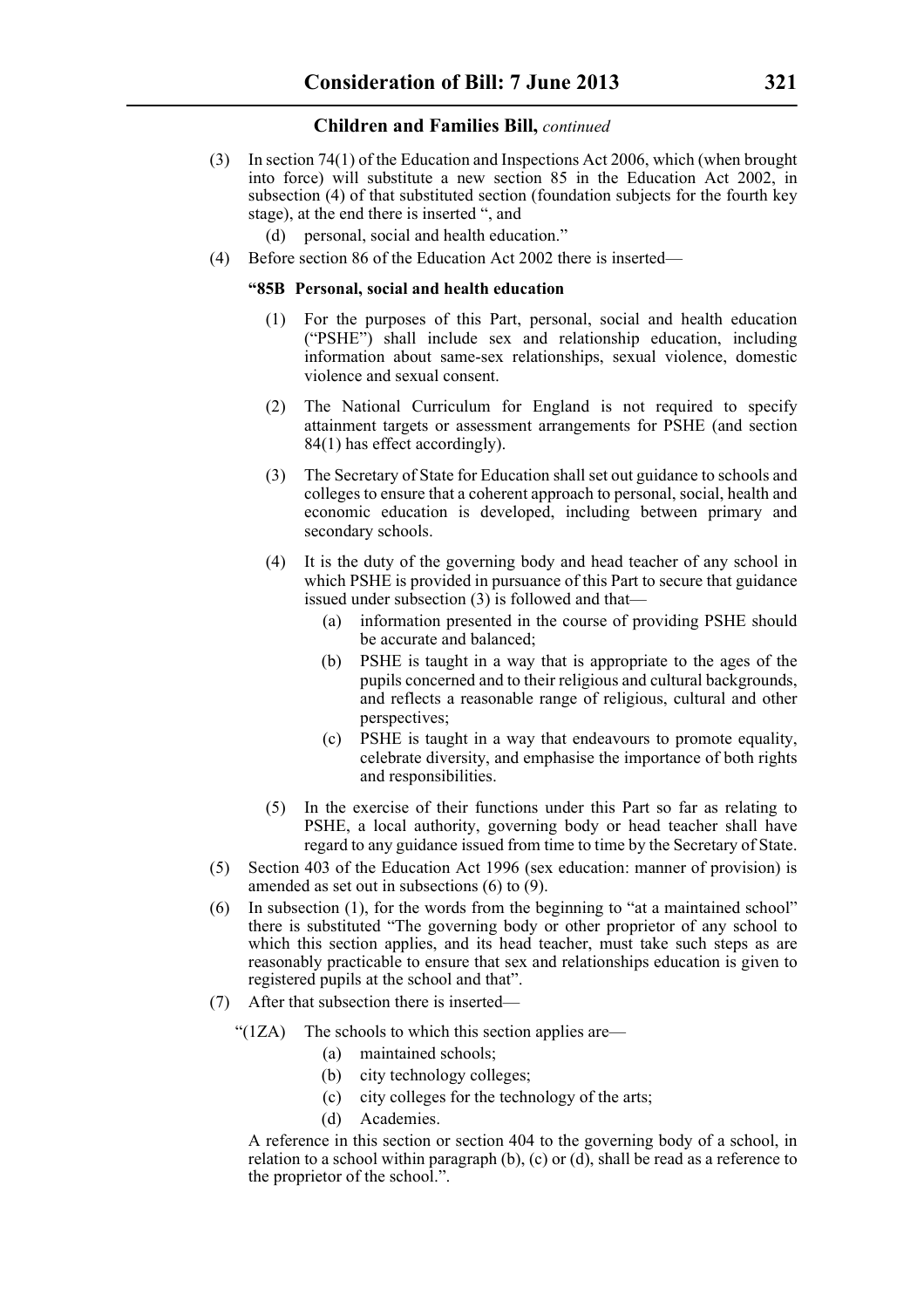- (8) In subsection (1A)—
	- (a) for "when sex education is given to registered pupils at maintained schools" there is substituted "when sex and relationships education is given to registered pupils at schools to which this section applies";
	- (b) in paragraph (a), after ", and" there is inserted "learn the nature of civil partnership and the importance of strong and stable relationships.";
	- (c) paragraph (b) is omitted.
- (9) In subsection (1C), for "sex education" there is substituted "sex and relationships education",
- (10) In section 579 of the Education Act 1996 (general interpretation), in the definition of "sex education" in subsection (1)—
	- (a) for "sex education" there is substituted "sex and relationships education";
	- (b) at the end there is inserted "but does not include education about human reproduction provided as part of any science teaching;".
- (11) For section 405 of the Education Act 1996 there is substituted—

### **"405 Exemption from sex and relationships education**

- "(1) If a pupil of sufficient maturity in attendance at a school to which section 403 applies requests to be wholly or partly excused from receiving sex and relationships education at the school, the pupil shall be so excused accordingly until the request is withdrawn.
- (2) The Secretary of State must in regulations define "sufficient maturity".
- (3) A statutory instrument containing regulations under subsection (2) may not be made unless a draft of the instrument has been laid before and approved by a resolution of each House of Parliament.
- (4) The Secretry of State must lay draft regulations before Parliament before the end of the period of 3 months beginning with the day on which this Act is passed.".'.

*Inclusive and accessible education, health and social care provision*

### Mr Robert Buckland

To move the following Clause:—

- '(1) In exercising a function under Part 3, a local authority and NHS bodies in England must promote and secure inclusive and accessible education, health and social care provision to support children, young people and their families.
- (2) Regulations will set out requirements on an authority and its partner NHS commissioning bodies to promote and secure inclusive and accessible education, health and social care provision in its local area, in particular through—
	- (a) the planning;
	- (b) the design;
	- (c) the commissioning or funding;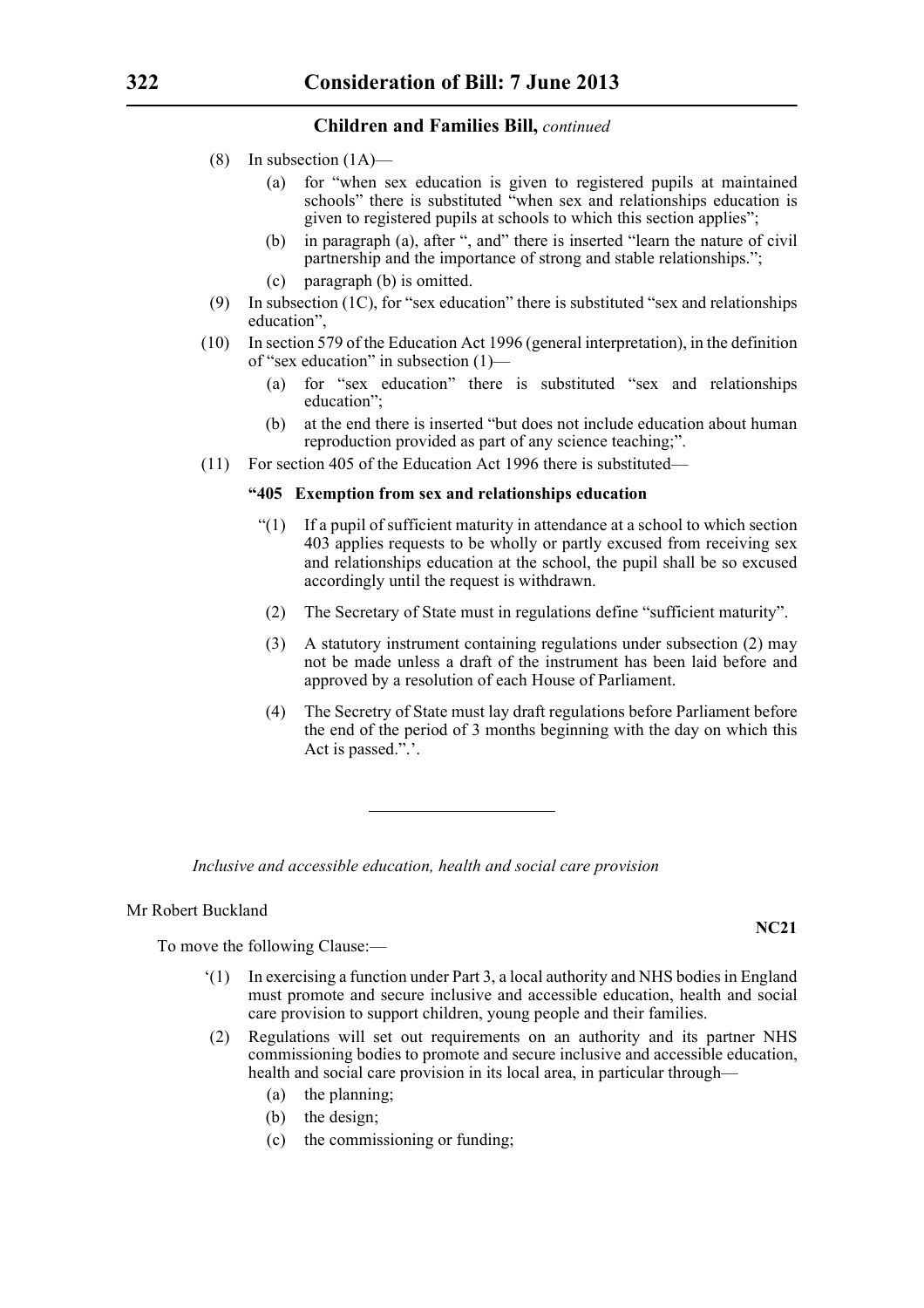- (d) the delivery; and
- (e) the evaluation of such services.'.

*Information sharing about live births*

### Andrea Leadsom Craig Whittaker

To move the following Clause:—

- '(1) NHS trusts should make arrangements to share with local authorities records of live births to parents resident in their area, to be used by the local authority for the purposes of identifying and contacting new families through children's centres and any other early years outreach services it may operate.
- (2) The Secretary of State must, within a period of six months of Royal Assent to this Act, bring forward regulations placing consequential requirements on trusts and local authorities in exercising their duty under subsection (1), including, but not limited to—
	- (a) the format of arrangements made;
	- (b) the safeguarding of information;
	- (c) the circumstances in which it would not be appropriate for a trust to provide information to local authorities;
	- (d) the regularity of data transfers;
	- (e) timescales within which a local authority must contact new families made known to it; and
	- (f) any further requirements the Secretary of State deems necessary.
- (3) Local authorities must establish a pilot scheme to trial the registration of births within children's centres, and evaluate the effectiveness of the scheme to—
	- (a) identify and contact new families; and
	- (b) enable children's centres to reach more families, in particular those with children under the age of two, or who the local authority consider—
		- (i) hard to reach, or
		- (ii) vulnerable.'.

*Allowances payable to self-employed adoptive parents*

### Valerie Vaz

 $\star$  To move the following Clause:—

'The Secretary of State shall conduct an analysis of the potential costs, benefits and desirability of providing for adoptive parents who are self-employed or in receipt of welfare benefits to receive a weekly payment during the adoption pay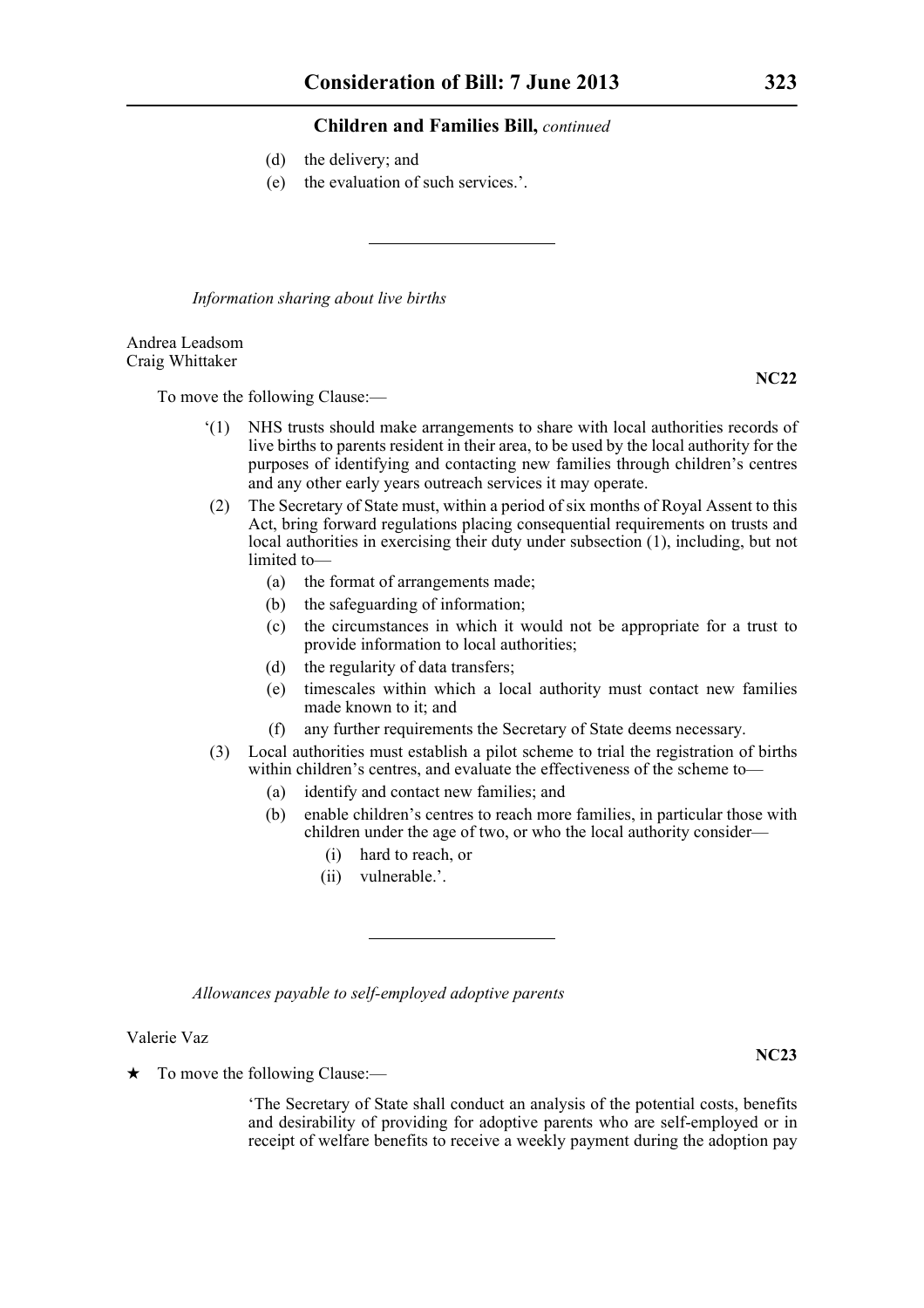period equivalent to the maternity allowance paid to new parents whose children are born to them.'.

*Publication of information relating to Special Educational Needs tribunal cases*

Stephen Twigg Mrs Sharon Hodgson Lisa Nandy

 $\star$  To move the following Clause:—

- '(1) The Secretary of State must collect information on all cases related to special educational needs which are considered by the Tribunal Service, including—
	- (a) the local authority involved;
	- (b) the cost to the Tribunal Service;
	- (c) the amount spent by the local authority on fighting each case;
	- (d) the nature of each case; and
	- (e) the outcome of each case.
- (2) The Secretary of State must collate and publish information collected in the exercise of his functions under subsection (1) once a year.
- (3) The following bodies must make arrangements to provide such information to the Secretary of State as is necessary to enable him to perform his functions under this section—
	- (a) the Tribunal Service;
	- (b) local authorities.'.

*Health bodies: duties with respect to young carers*

Stephen Twigg Mrs Sharon Hodgson Lisa Nandy

- $\star$  To move the following Clause:—
	- '(1) In exercising their general functions health bodies must—
		- (a) promote and safeguard the well-being of young carers;
		- (b) ensure that effective procedures exist to identify patients who are or are about to become carers;
		- (c) ensure that effective procedures exist to identify patients who it may be reasonably assumed may be receiving care from a child or young person for whom they are responsible;
		- (d) ensure that appropriate systems exist to ensure that carers receive appropriate information and advice; and

**NC25**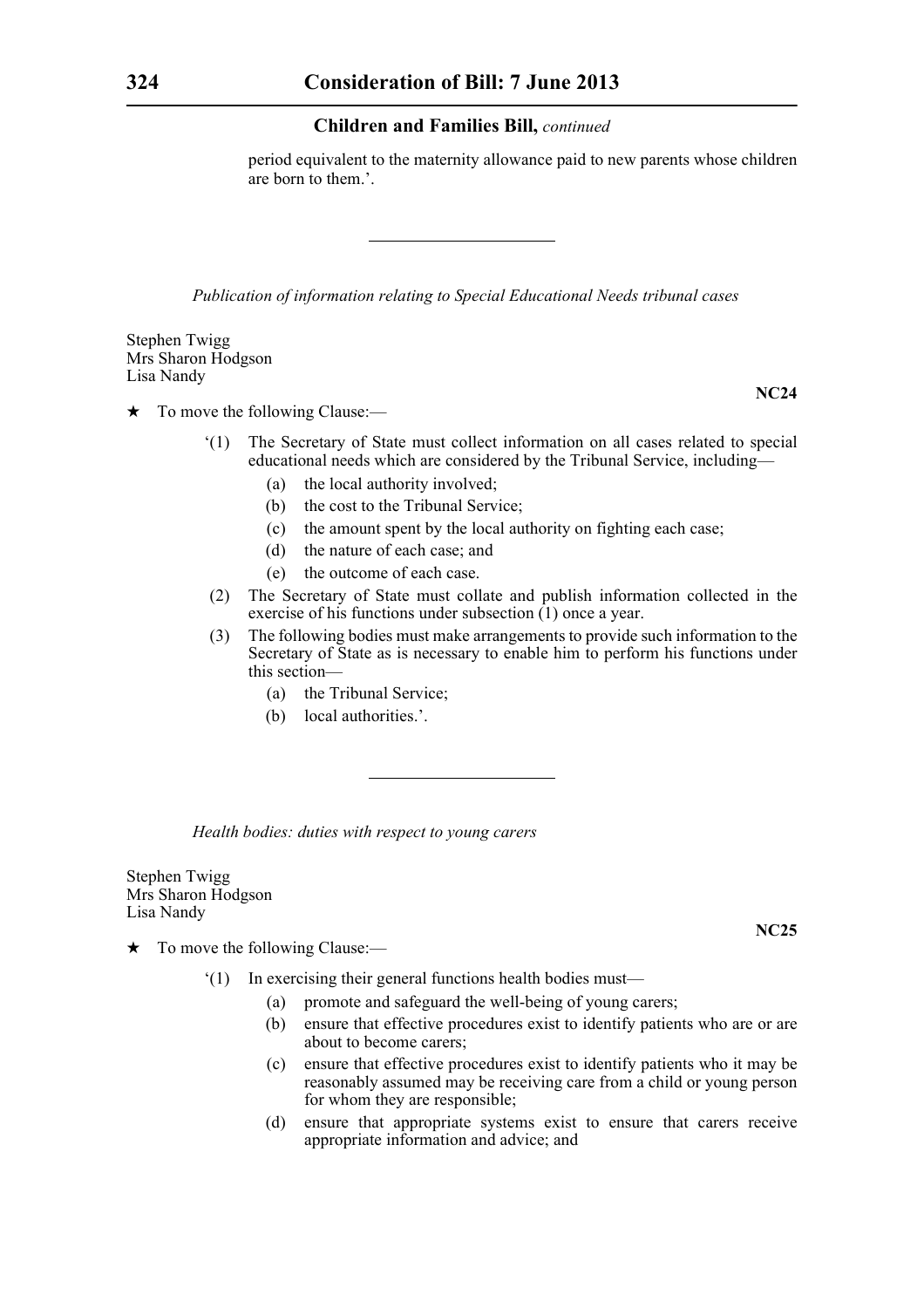- (e) ensure that systems are in place to ensure that the relevant general medical services are rendered to their patients who are young carers, or to the young carers of their patients.
- (2) In relation to paragraphs (1)(b), (c) and (d), the Secretary of State may by regulations further provide for the strategies to be developed.'.

*Schools: duties with respect to young carers*

Stephen Twigg Mrs Sharon Hodgson Lisa Nandy

- $\star$  To move the following Clause:—
	- '(1) The appropriate authorities of schools must ensure that, within 12 months of the passing of this Act, they take all reasonable steps to ensure that there is in place a policy which—
		- (a) identifies young carers within the school; and
		- (b) makes arrangements for the provision within school of appropriate support to promote the well-being and improve the educational attainment of pupils who are young carers.
	- (2) In discharging its duty under subsection (1), where appropriate the authority must—
		- (a) consult with the family of the child or young person identified, or the young person themselves;
		- (b) involve the local authority in which the identified pupil is ordinarily resident;
		- (c) refer the identified pupil to additional services outside the school;
		- (d) have regard to any guidance given from time to time by the Secretary of State.
	- (3) The "appropriate authority" for a school is—
		- (a) in the case of a maintained school, the governing body;
		- (b) in the case of an academy, the proprietor;
		- (c) in the case of a pupil referral unit, the management committee.'.

*Further and higher educational institutions: duties with respect to student carers*

Stephen Twigg Mrs Sharon Hodgson Lisa Nandy

- $\star$  To move the following Clause:—
	- '(1) The responsible body of an institution to which this section applies must, within 12 months of the passing of this Act, identify or make arrangements to identify

**NC26**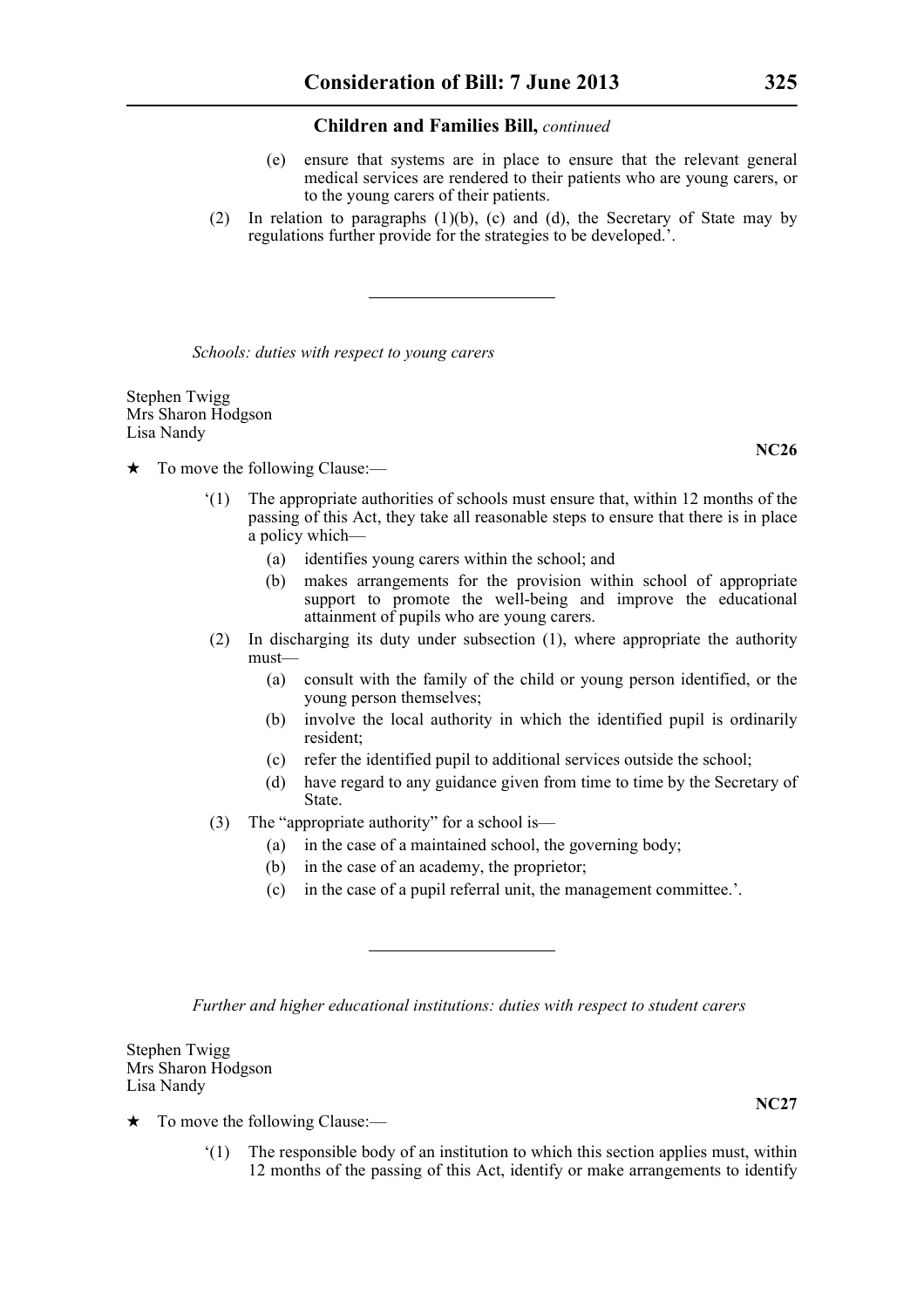student carers and have a policy in place on promoting the well-being of student carers.

- (2) This section applies to—
	- (a) a university;
	- (b) any other institution within the higher education sector;
	- (c) an institution within the further education sector.
- (3) A responsible body is—
	- (a) in the case of an institution in paragraphs  $(2)(a)$  or (b), the governing body;
	- (b) in the case of a college of further education under the management of a board of management, the board of management;
	- (c) in the case of any other college of further education, any board of governors of the college or any person responsible for the management of the college, whether or not formally constituted as a governing body or board of governors.
- (4) In discharging its duty under subsection (1), where appropriate the authority must—
	- (a) consult with the family of the child or young person identified, or the young person themselves;
	- (b) involve the local authority in which the identified pupil is ordinarily resident;
	- (c) refer the identified student to additional services outside of the institution; and
	- (d) have regard to any guidance given from time to time by the Secretary of State.'.

Lisa Nandy Stephen Twigg Mrs Sharon Hodgson

> Clause **1**, page **1**, leave out line 9 and insert 'satisfied that C should be placed for adoption—'.

Lisa Nandy Stephen Twigg Mrs Sharon Hodgson

**34**

**33**

Clause **2**, page **1**, line **15**, at end insert—

- '(1A) In subsection (4), after paragraph (f) insert—
	- "(g) the child's religious persuasion, racial origin and cultural and linguistic background, although this paragraph does not apply to an adoption agency in Wales, to which subsection (5) instead applies.".'.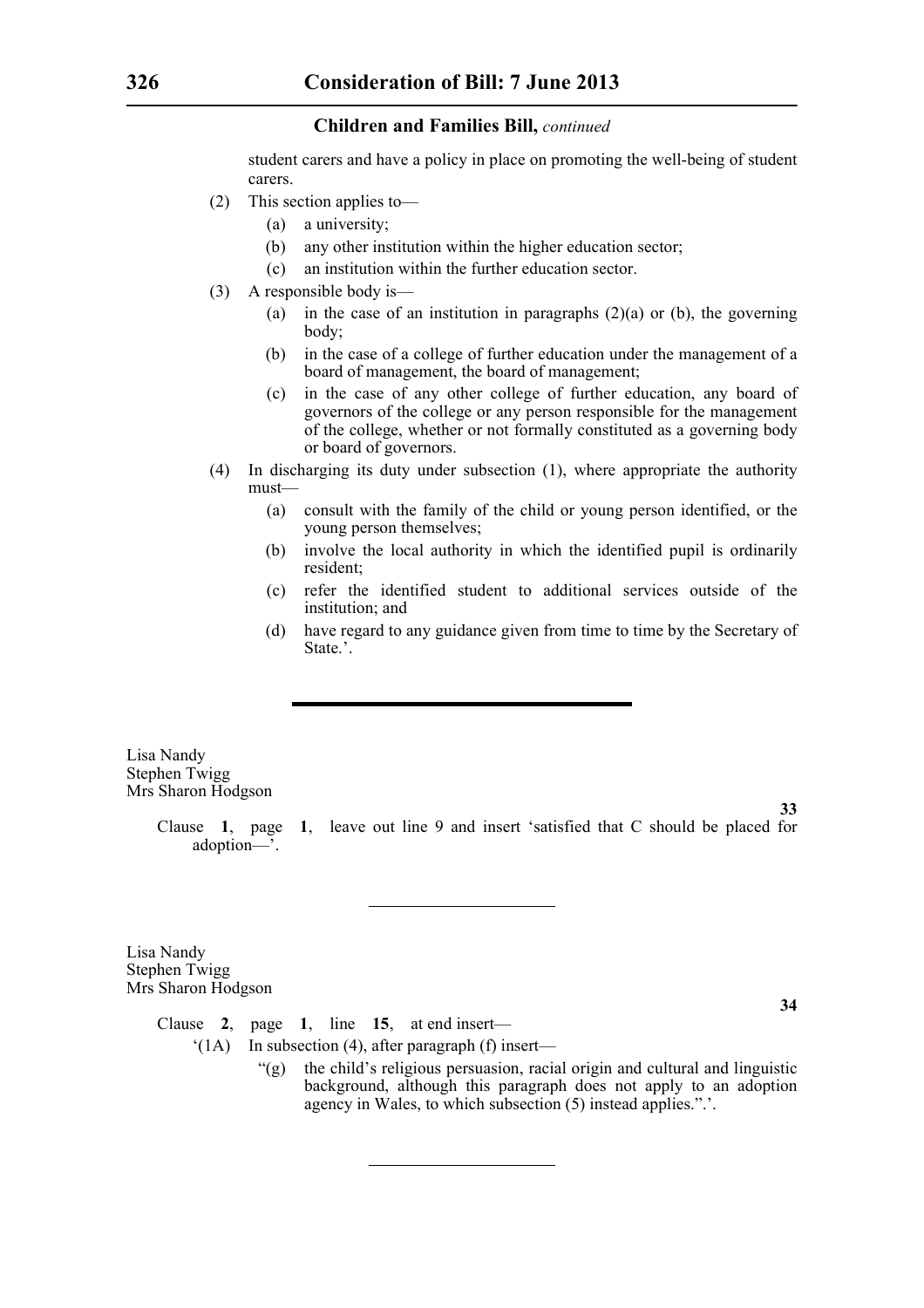| Tim Loughton [R]              |                                                                                                                                                                                                                                                        |
|-------------------------------|--------------------------------------------------------------------------------------------------------------------------------------------------------------------------------------------------------------------------------------------------------|
| $^{\circ}$ (1A)               | $\boldsymbol{2}$<br>Clause 3, page 2, line 22, at end insert—<br>The Secretary of State may require local authorities to make arrangements with<br>adoption agencies to compensate them for the cost of recruiting approved<br>prospective adopters.'. |
| Tim Loughton [R]<br>Meg Munn  |                                                                                                                                                                                                                                                        |
|                               | 29<br>Clause $3$ , page 2, line 22, at end insert—                                                                                                                                                                                                     |
| (1A)                          | Directions under subsection (1) may not be given before May 2017, being five<br>years after the introduction of adoption scorecards.'.                                                                                                                 |
| Tim Loughton [R]              |                                                                                                                                                                                                                                                        |
|                               | 3<br>Clause $3$ , page $2$ , line $32$ , leave out paragraph (c).                                                                                                                                                                                      |
| <b>Secretary Michael Gove</b> |                                                                                                                                                                                                                                                        |
|                               | 9<br>Clause $6$ , page $5$ , line $9$ , at end insert—                                                                                                                                                                                                 |
| $\hat{a}$                     | In section 129 (disclosure of information), in subsection $(2)(a)$ after "suitable for<br>adoption" insert "or for whom a local authority in England is considering<br>adoption".'.                                                                    |
|                               |                                                                                                                                                                                                                                                        |
| <b>Secretary Michael Gove</b> |                                                                                                                                                                                                                                                        |
|                               | 16<br>Clause $8$ , page $8$ , line $42$ , at end add—                                                                                                                                                                                                  |
| (12)                          | In Part 1 of Schedule 1 to the Legal Aid, Sentencing and Punishment of Offenders<br>Act 2012 (civil legal services)—                                                                                                                                   |
|                               | (a) in paragraph $12(9)$ (victims of domestic violence and family matters), in                                                                                                                                                                         |

- the definition of "family enactment" after paragraph (o) insert—
	- "(p) section 51A of the Adoption and Children Act 2002 (post-adoption contact orders).", and
- (b) in paragraph 13(1) (protection of children and family matters) after paragraph (f) insert—
	- "(g) orders under section 51A of the Adoption and Children Act 2002 (post-adoption contact)."'.

**3**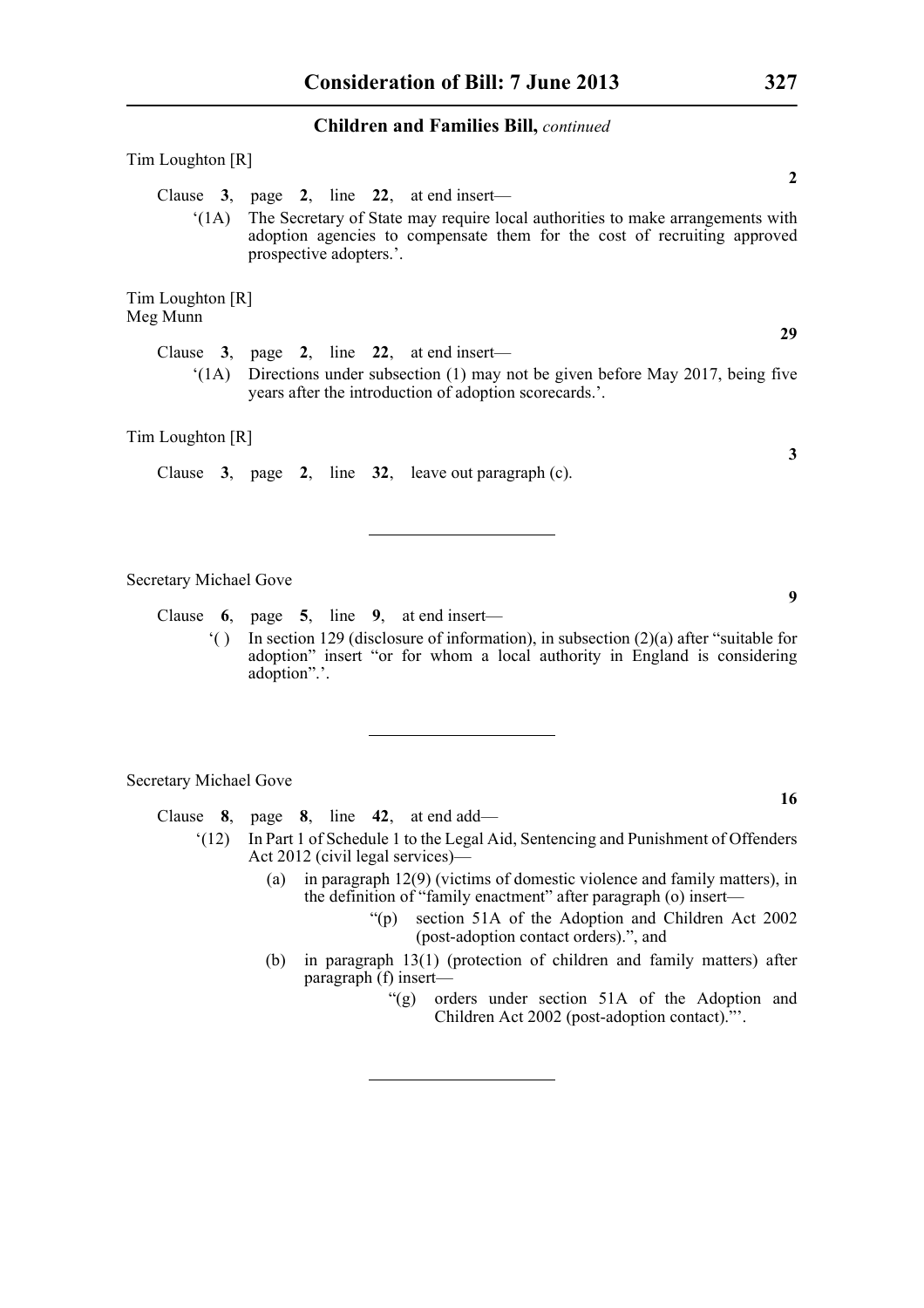Bill Esterson Craig Whittaker

**31** Clause **9**, page **9**, line **8**, at end insert 'and section 23B subsection (8A) and monitoring and evaluating the effectiveness of that local authority in discharging its duties under section 23C subsection (4B) and section 23CA and advising them on ways to improve.'.

Bill Esterson Craig Whittaker

**32**

- Clause **9**, page **9**, line **11**, at end add— '(2) In the Children Act 1989, in section 23B after subsection (8) insert—
	- "(8A) The duty of local authorities under subsection (8) to safeguard and promote the child's welfare, includes in particular a duty to promote the child's educational achievement.".'.

Jeremy Corbyn

**49**

**35**

**50**

Clause **10**, page **9**, line **16**, at end insert 'unless in the view of the court it is unreasonable to do so'.

Lisa Nandy Stephen Twigg Mrs Sharon Hodgson

Clause **11**, page **10**, line **10**, at end insert—

'(2B) "Involvement" is any kind of direct or indirect involvement that promotes the welfare of the child. It shall not be taken to mean any particular division of a child's time.'.

Jeremy Corbyn

Clause **11**, page **10**, line **10**, at end insert—

'(2B) Involvement shall mean, but is not limited to, direct contact with a child by any means including supervised contact, indirect contact with a child by any means including letters or telephone or receiving information about a child from the other parent or a third party.'.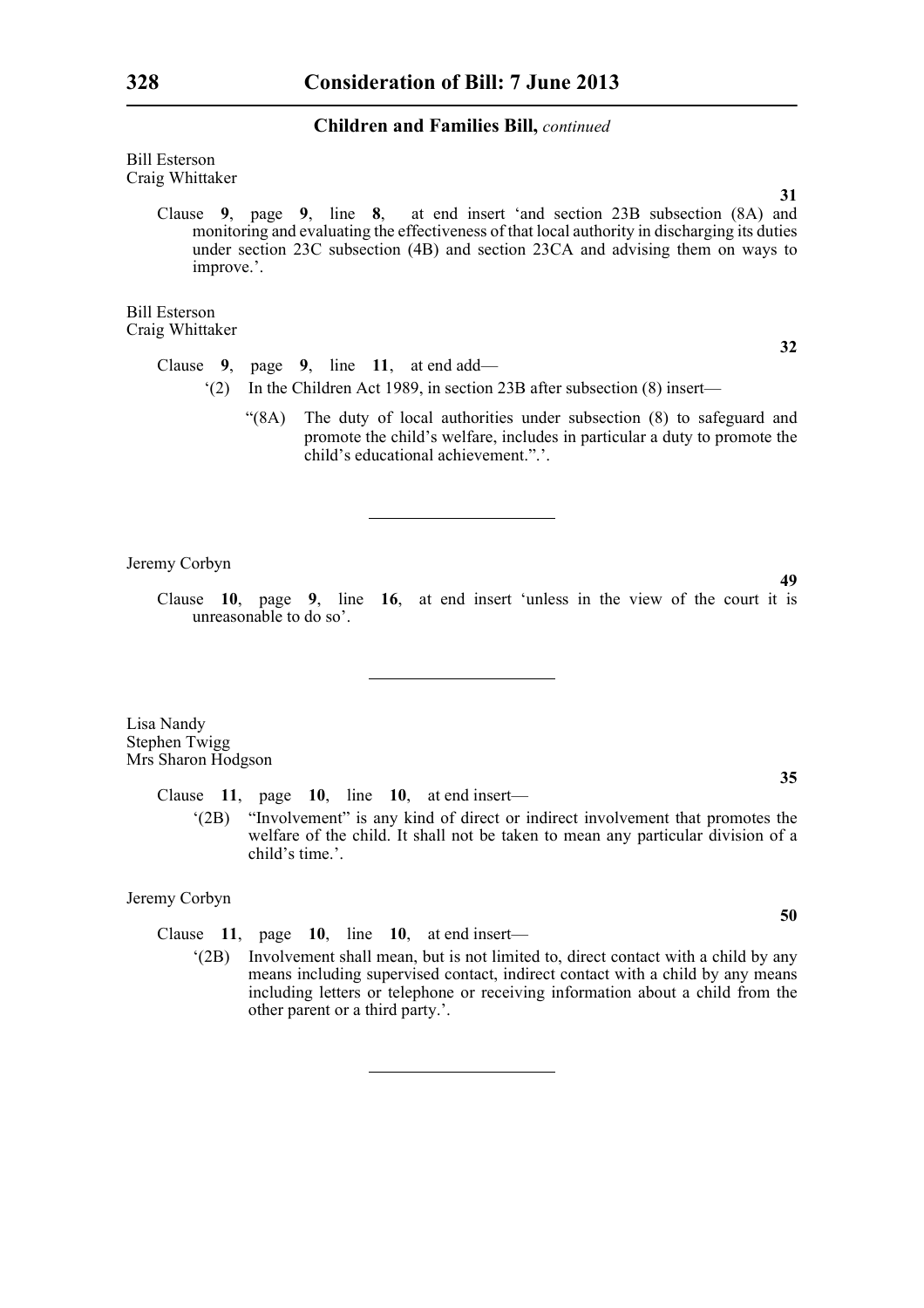### Jeremy Corbyn

- Clause **12**, page **10**, line **35**, at end add—
	- '(5) A child arrangements order that provides for a child to reside with a particular person is to be interpreted as granting rights of custody to that person.'.

Meg Munn Anne Coffey Bill Esterson

> Clause **14**, page **13**, line **8**, after 'issued', insert 'unless the court considers it necessary in order to safeguard or promote the child's welfare to permit additional time for the disposing of the application.'.

Jeremy Corbyn

Clause **14**, page **13**, line **8**, after 'issued', insert 'unless in the view of the court it would be in the best interests of the child to set a different timetable'.

Meg Munn Anne Coffey Bill Esterson

> Clause **14**, page **13**, line **45**, at end insert 'or, having taken into consideration the safeguarding and promotion of the child's welfare, following evidence presented to the court relating to a planned programme of intervention, such longer time period as the court deems appropriate.'.

Lisa Nandy Stephen Twigg Mrs Sharon Hodgson

Clause **15**, page **14**, line **46**, at end insert—

- '(A1) Section 22 of the Children Act 1989 (general duty of local authority in relation to children looked after by them) is amended as follows—
	- "(B1) In subsection (4), after "proposing to look after,", insert "including when making any fundamental change to the care plan before or after a care order has been made".'.

Meg Munn Anne Coffey Bill Esterson Lisa Nandy Mrs Sharon Hodgson

> Clause **15**, page **15**, line **3**, after 'provisions', insert 'and sibling placement arrangements'.

**51**

# **52**

**5**

### **6**

### **36**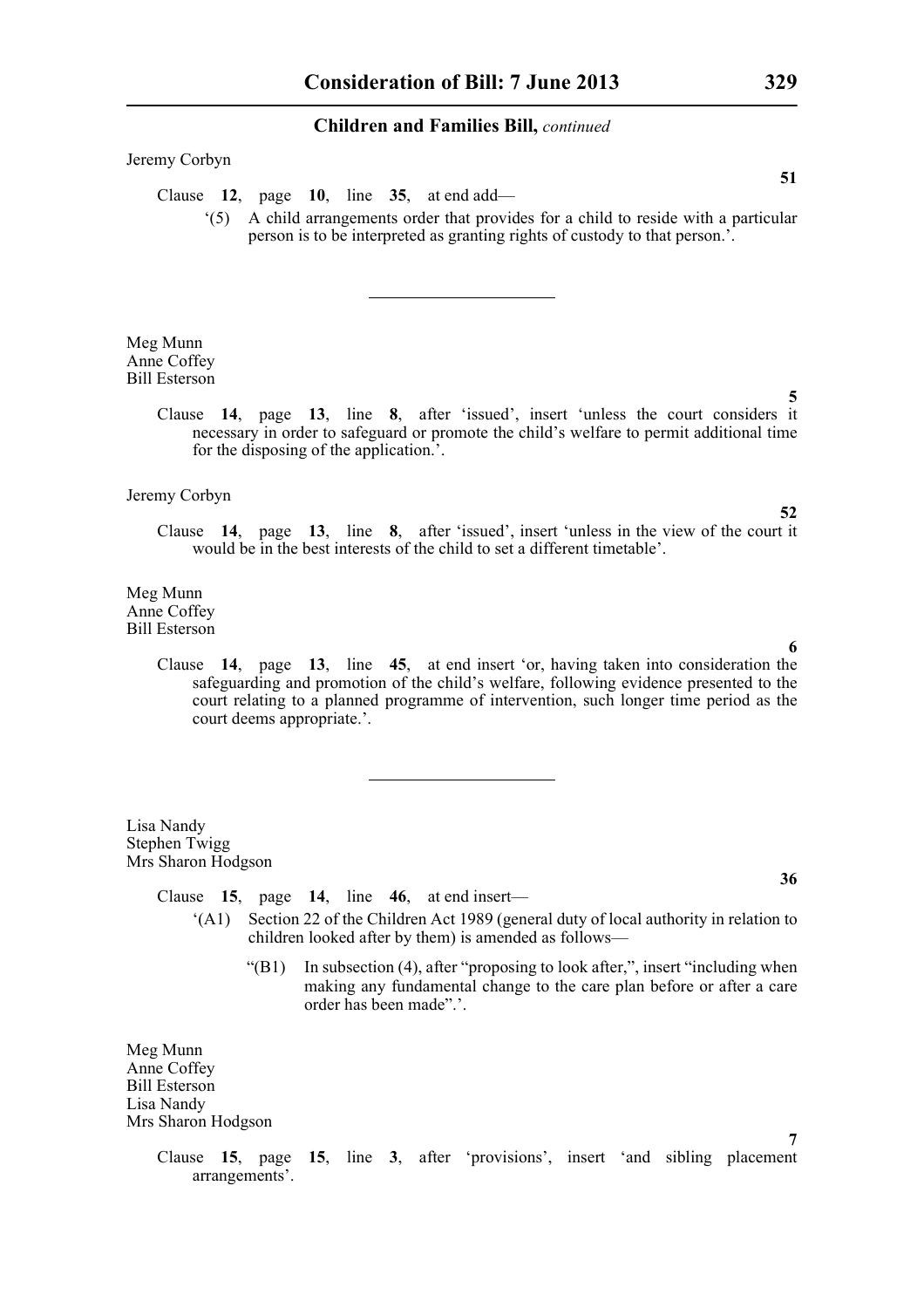Meg Munn Anne Coffey Bill Esterson Lisa Nandy

> Clause **15**, page **15**, line **6**, at end insert 'unless it deems such consideration necessary in assessing the permanence provisions of the section 31A plan for the child concerned and making the care order, taking into account the circumstances of the application and the safeguarding and promotion of the child's welfare.'.

Jeremy Corbyn

Clause **15**, page **15**, line **6**, at end insert 'but may do so when any matter is brought to the court's attention by the child's guardian'.

Mr Graham Stuart

\* Clause **19**, page **18**, line **22**, at end add— '(e) the right of the parent to make their own arrangements for some or all of the special educational provision under section 7 of the Education Act  $1996$ .

Mr Robert Buckland

Clause **21**, page **19**, line **16**, leave out 'wholly or mainly'.

Mr Graham Stuart

\* Clause **23**, page **19**, line **29**, leave out 'may have' and insert 'probably has'.

Mr Graham Stuart

\* Clause **23**, page **19**, line **32**, leave out 'may have' and insert 'probably has'.

Mr Robert Buckland

Clause **27**, page **22**, line **3**, at end insert—

'(2A) If the education and care provision provided as part of the local offer is deemed insufficient to meet the needs of children and young people under subsection (2), a local authority must—

**59**

**8**

**53**

**39**

**61**

**46**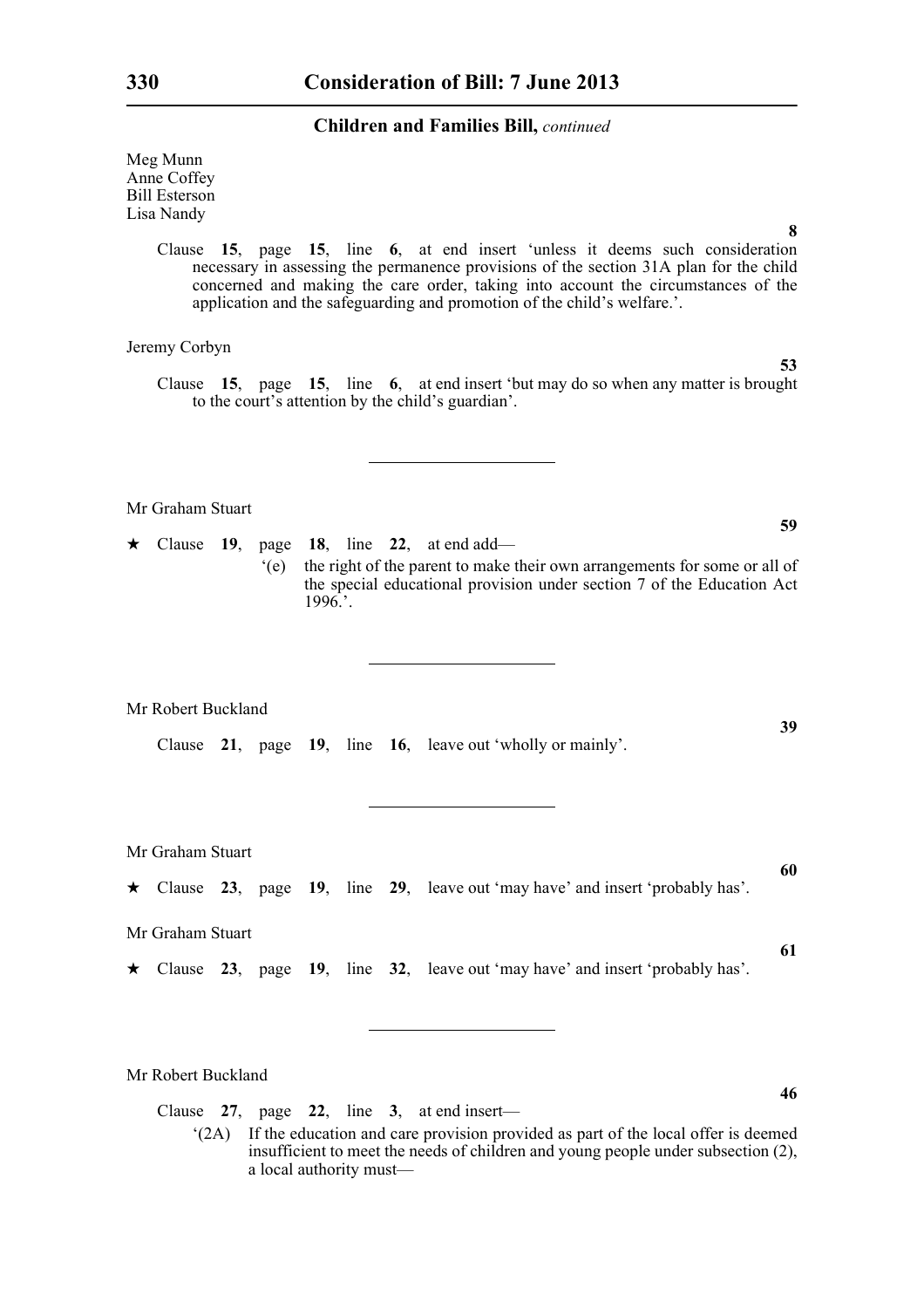|                                                          |                                                                                                                                                                                                                                                                                                                                                                                                      |  | (a)<br>(b)     | (i)<br>(ii) |  | Ofsted.'. | publish these findings;<br>improve that provision until it is deemed sufficient by-<br>those consulted in subsection $(3)$ ; and |                                                                                          |    |  |
|----------------------------------------------------------|------------------------------------------------------------------------------------------------------------------------------------------------------------------------------------------------------------------------------------------------------------------------------------------------------------------------------------------------------------------------------------------------------|--|----------------|-------------|--|-----------|----------------------------------------------------------------------------------------------------------------------------------|------------------------------------------------------------------------------------------|----|--|
| ★                                                        | Mr Graham Stuart                                                                                                                                                                                                                                                                                                                                                                                     |  | (n)            |             |  |           | Clause $28$ , page $23$ , line $29$ , at end insert ';<br>Parent Carer Forums.'.                                                 |                                                                                          | 62 |  |
| <b>Stephen Twigg</b><br>Mrs Sharon Hodgson<br>Lisa Nandy |                                                                                                                                                                                                                                                                                                                                                                                                      |  |                |             |  |           |                                                                                                                                  |                                                                                          | 66 |  |
|                                                          |                                                                                                                                                                                                                                                                                                                                                                                                      |  |                |             |  |           |                                                                                                                                  | $\star$ Clause 30, page 24, line 21, leave out 'it expects to be' and insert 'which is'. |    |  |
|                                                          | Stephen Twigg<br>Mrs Sharon Hodgson<br>Lisa Nandy                                                                                                                                                                                                                                                                                                                                                    |  |                |             |  |           |                                                                                                                                  |                                                                                          | 67 |  |
|                                                          |                                                                                                                                                                                                                                                                                                                                                                                                      |  |                |             |  |           |                                                                                                                                  | $\star$ Clause 30, page 24, line 24, leave out 'it expects to be' and insert 'which is'. |    |  |
|                                                          | <b>Caroline Nokes</b>                                                                                                                                                                                                                                                                                                                                                                                |  |                |             |  |           |                                                                                                                                  |                                                                                          |    |  |
|                                                          |                                                                                                                                                                                                                                                                                                                                                                                                      |  |                |             |  |           | Clause $30$ , page $24$ , line $34$ , at end insert—                                                                             |                                                                                          | 30 |  |
|                                                          |                                                                                                                                                                                                                                                                                                                                                                                                      |  | $^{\circ}$ (f) |             |  |           | budget should they choose one.'.                                                                                                 | arrangements to assist young people and parents in managing a personal                   |    |  |
|                                                          | Stephen Twigg<br>Mrs Sharon Hodgson<br>Lisa Nandy<br>68                                                                                                                                                                                                                                                                                                                                              |  |                |             |  |           |                                                                                                                                  |                                                                                          |    |  |
| $\star$                                                  |                                                                                                                                                                                                                                                                                                                                                                                                      |  |                |             |  |           |                                                                                                                                  | Clause 30, page 24, line 39, at end insert ', including in online communities.'.         |    |  |
|                                                          | Stephen Twigg<br>Mrs Sharon Hodgson<br>Lisa Nandy                                                                                                                                                                                                                                                                                                                                                    |  |                |             |  |           |                                                                                                                                  |                                                                                          |    |  |
| $\star$                                                  |                                                                                                                                                                                                                                                                                                                                                                                                      |  |                |             |  |           | Clause 30, page 25, line 7, at end insert—                                                                                       |                                                                                          | 69 |  |
|                                                          | The Secretary of State shall lay a draft of regulations setting out the minimum<br>$^{\circ}$ (7A)<br>level of specific special educational provision, health care provision and social<br>care provision that local authorities must provide as part of their local offer, and<br>the regulations are not to be made unless they have been approved by a resolution<br>of each House of Parliament. |  |                |             |  |           |                                                                                                                                  |                                                                                          |    |  |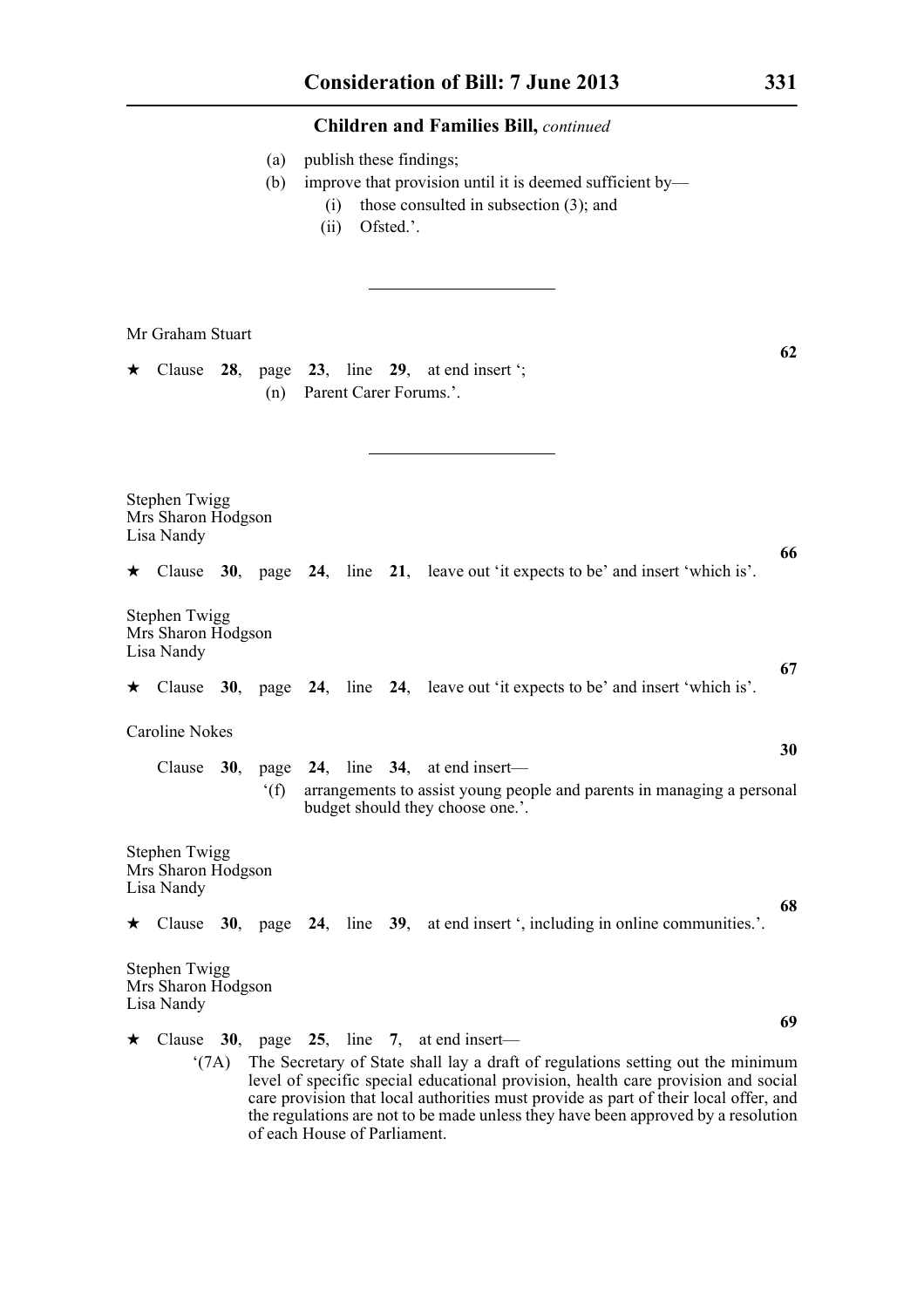- (7B) Once regulations under subsection (7A) have been made, the Secretary of State must—
	- (a) issued guidance to local authorities on how to meet these regulations, and
	- (b) publish information on these regulations accessible to the families of children and young people with special educational needs on the Department's website, and in any other way he sees fit.'.

Valerie Vaz

 $\star$  Clause 36, page 28, line 21, at end insert—

 $'(1A)$  A person acting on behalf of a school or a post-16 institution  $(4)$ <sup>"</sup>) must request an EHC needs assessment for a child or young person ("B") as soon as A becomes aware that B has been diagnosed with epilepsy or a related condition.'.

### Mr Robert Buckland

Clause **36**, page **29**, line **20**, leave out subsection (10).

Mr Robert Buckland

Clause **37**, page **30**, line **8**, leave out from 'provision' to end of line 10 and insert 'required by the child or young person.'.

Mr Robert Buckland

Clause **37**, page **30**, line **13**, leave out subsection (4).

Mr Robert Buckland

Clause **38**, page **30**, line **35**, at end insert— '(g) an institution of higher education which the young person has accepted an offer from '

Secretary Michael Gove

Clause **41**, page **32**, line **28**, after 'needs,' insert— '(ba) an independent school—

> (i) which has been entered on the register of independent schools in Wales (kept under section 158 of the Education Act 2002), and

**65**

**40**

**44**

**41**

**45**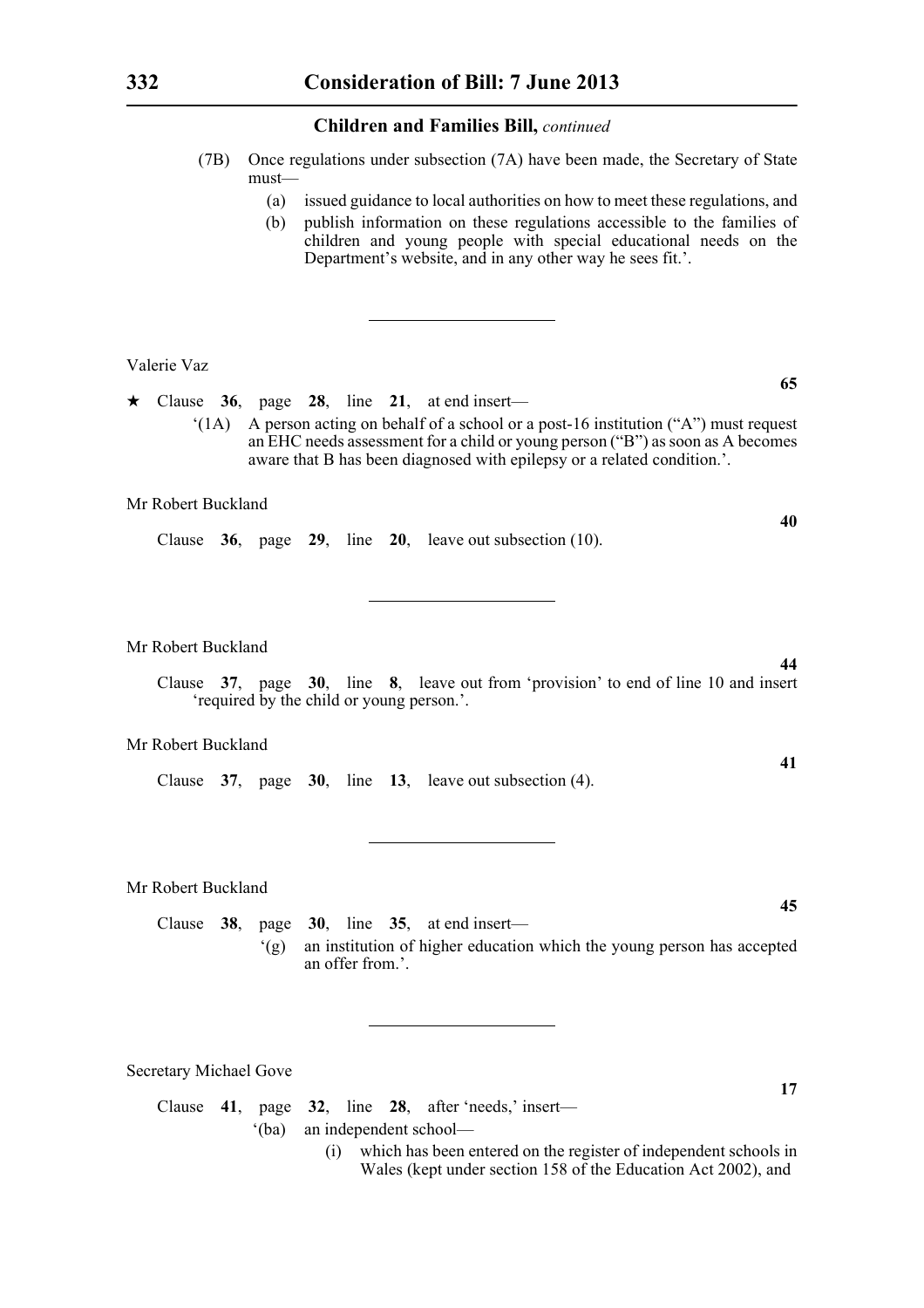(ii) which is specially organised to make special educational provision for pupils with special educational needs,'.

### Mr Robert Buckland

Clause **42**, page **33**, line **6**, at end insert— '(2A) If the plan specifies social care provision, the responsible local authority must secure the specified social care provision for the child or young person.'.

### Mr Graham Stuart

\* Clause **42**, page **33**, line **13**, leave out 'suitable alternative arrangements' and insert 'arrangements suitable to the age, ability, aptitude and special needs of the child or young person and has chosen not to receive assistance with making provision.'.

Mr Robert Buckland

Clause **44**, page **34**, line **3**, leave out subsection (5).

Mr Robert Buckland

Clause **45**, page **34**, line **37**, leave out subsection (4).

### Mr Graham Stuart

 $\star$  Clause 45, page 34, line 39, at end insert— '(4A) A local authority must not cease to maintain an EHC plan on the sole ground that the child or young person is educated otherwise than at school in accordance with section 7 of the Education Act 1996.'.

Secretary Michael Gove

Clause **48**, page **36**, line **19**, at beginning insert 'Special educational'.

Secretary Michael Gove

Clause **48**, page **36**, line **20**, leave out 'provision' and insert 'having been'.

**63**

**37**

**42**

**43**

**64**

**18**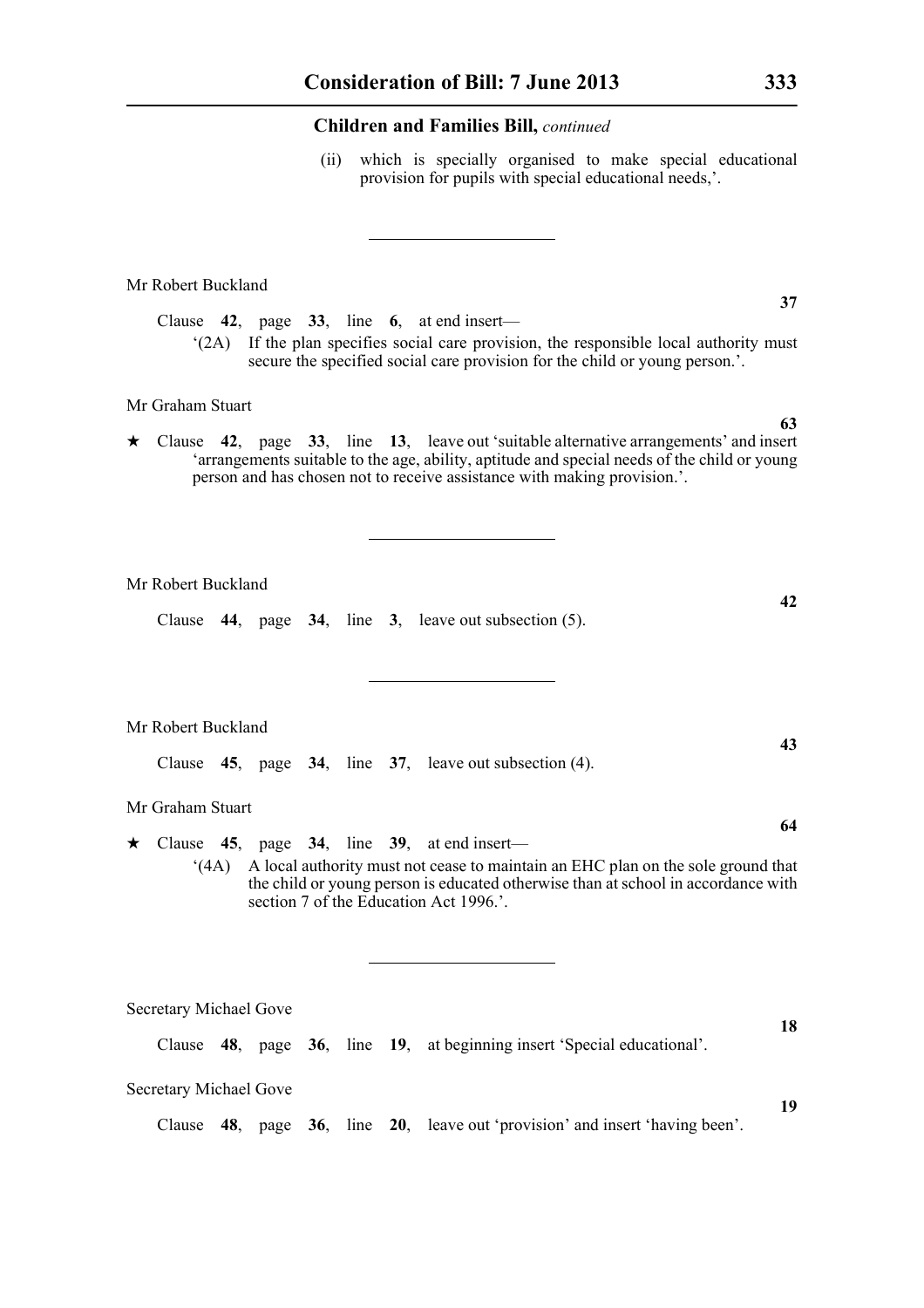Secretary Michael Gove

Clause **48**, page **36**, line **21**, at end insert—

- '(6) Subsection (7) applies if—
	- (a) an EHC plan is maintained for a child or young person, and
	- (b) health care provision specified in the plan is acquired for him or her by means of a payment made by a commissioning body under section 12A(1) of the National Health Service Act 2006 (direct payments for health care).
- (7) The health care provision is to be treated as having been arranged by the commissioning body in pursuance of its duty under section 42(3) of this Act, subject to any prescribed conditions or exceptions.
- (8) "Commissioning body", in relation to any specified health care provision, means a body that is under a duty to arrange health care provision of that kind in respect of the child or young person.'.

Stephen Twigg Mrs Sharon Hodgson Lisa Nandy

- $\star$  Clause 48, page 36, line 21, at end add—
	- '(6) This section will not have effect until an Order is made by the Secretary of State, subject to affirmative resolution by both Houses of Parliament.
	- (7) Before making an Order under subsection (6), the Secretary of State must lay a copy of a report before both Houses of Parliament detailing findings from the pathfinder authorities established under the Special Educational Needs (Direct Payments) (Pilot Scheme) Order 2012, including but not limited to—
		- (a) the impact on educational outcomes for children and young people;
		- (b) the quality of provision received by children and young people;
		- (c) the value for money achieved;
		- (d) the impact on services provided for children and young people without EHC plans, or those for whom direct payments were not made.
	- (8) The Secretary of State may not prepare a report under subsection (7) until September 2014.
	- (9) An Order made under subsection (6) may amend this section as the Secretary of State deems necessary to ensure the effective operation of personal budgets, having had regard to the finding of the report produced by virtue of subsection  $(7).'.$

Secretary Michael Gove

Clause **49**, page **36**, line **28**, after 'authority', insert 'in England'.

**21**

**20**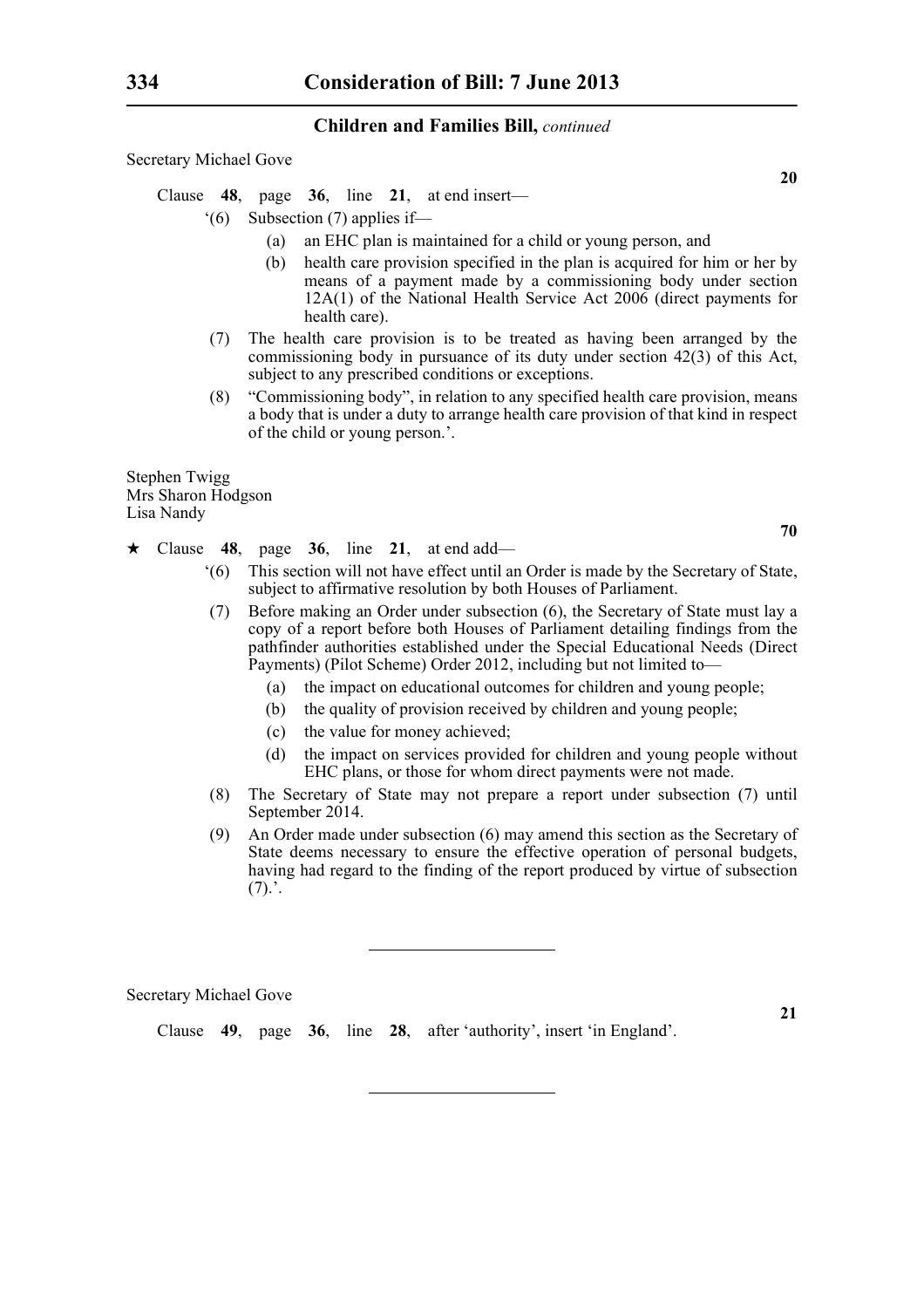| <b>Children and Families Bill, continued</b>                                                                                                                                           |  |  |  |  |  |  |  |  |  |
|----------------------------------------------------------------------------------------------------------------------------------------------------------------------------------------|--|--|--|--|--|--|--|--|--|
| Mr Robert Buckland                                                                                                                                                                     |  |  |  |  |  |  |  |  |  |
| 38<br>Clause $50$ , page $37$ , line 18, at end insert ';<br>the social care provision specified in an EHC plan;<br>(g)<br>the healthcare provision specified in an EHC plan.'.<br>(h) |  |  |  |  |  |  |  |  |  |
| Mr Robert Buckland                                                                                                                                                                     |  |  |  |  |  |  |  |  |  |
| 47<br>Page 48, line 35, leave out Clause 69.                                                                                                                                           |  |  |  |  |  |  |  |  |  |
| Stephen Twigg<br>Mrs Sharon Hodgson<br>Lisa Nandy<br>71                                                                                                                                |  |  |  |  |  |  |  |  |  |
| $\star$ Clause 65, page 45, line 37, leave out '19' and insert '25'.                                                                                                                   |  |  |  |  |  |  |  |  |  |
| <b>Stephen Twigg</b><br>Mrs Sharon Hodgson<br>Lisa Nandy                                                                                                                               |  |  |  |  |  |  |  |  |  |
| 72<br>$\star$ Clause 65, page 46, line 11, leave out '19' and insert '25'.                                                                                                             |  |  |  |  |  |  |  |  |  |
| Stephen Twigg<br>Mrs Sharon Hodgson<br>Lisa Nandy                                                                                                                                      |  |  |  |  |  |  |  |  |  |
| 73<br>$\star$ Clause 67, page 47, line 21, leave out 'such persons as the Secretary of State sees<br>fit' and insert 'publicly, for a period of not less than 90 days'.                |  |  |  |  |  |  |  |  |  |
| <b>Stephen Twigg</b><br>Mrs Sharon Hodgson<br>Lisa Nandy                                                                                                                               |  |  |  |  |  |  |  |  |  |
| 74<br>Clause 67, page 47, line 22, leave out 'by them' and insert 'as part of that<br>★.<br>consultation'.                                                                             |  |  |  |  |  |  |  |  |  |
| <b>Stephen Twigg</b><br>Mrs Sharon Hodgson<br>Lisa Nandy                                                                                                                               |  |  |  |  |  |  |  |  |  |
| 75<br>Clause 67, page 47, line 23, leave out subsections (3) to (8) and insert—<br>★                                                                                                   |  |  |  |  |  |  |  |  |  |
| A code, or revision of a code, does not come into operation until the Secretary of<br>(3)<br>State by order so provides.                                                               |  |  |  |  |  |  |  |  |  |
| The power conferred by subsection (3) shall be made by statutory instrument.<br>(4)                                                                                                    |  |  |  |  |  |  |  |  |  |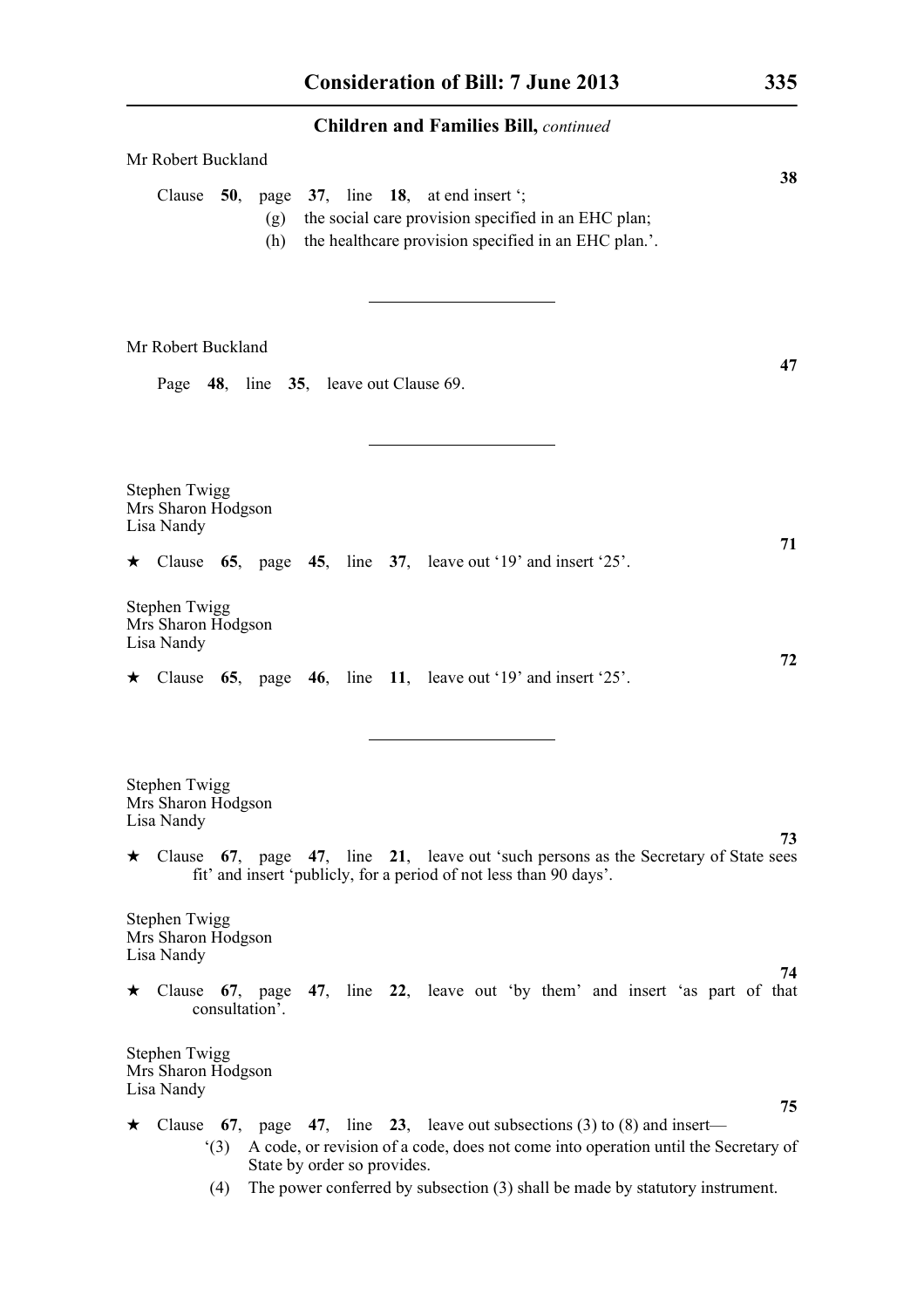- (5) An order bringing a code, or revision of a code, into operation may not be made unless a draft order has been laid before and approved by resolution of each House of Parliament.
- (6) When an Order or draft of an order is laid, the code or revision of a code to which it relates must also be laid.
- (7) No order or draft of an order may be laid until the consultation required by subsection (2) has taken place.'.

Mr Robert Buckland

Clause **72**, page **49**, line **46**, leave out from 'education,' to end of line 1 on page 50.

Stephen Twigg Mrs Sharon Hodgson Lisa Nandy

\* Clause **73**, page **50**, line **16**, at beginning insert 'If, after a consultation period of not less than three months, and the publication of a response to the consultation, the Secretary of State is satisfied with the provisions, he may make an order so that'.

Stephen Twigg Mrs Sharon Hodgson Lisa Nandy

\* Page **50**, line **29**, leave out Clause 75.

Lisa Nandy Ian Murray Kate Green Mrs Sharon Hodgson

\* Clause **87**, page **59**, line **9**, leave out subsection (8) and insert—

'(8) Regulations under section 75E may provide for the taking of leave under section 75E in a single period, or in non-consecutive periods, or in periods shorter than the period which constitutes, for the employee, a week's leave.'.

Secretary Michael Gove

Clause **87**, page **66**, leave out line 34 and insert— '(b) a person who is an employer or former employer of such a person. **76**

**48**

**77**

**54**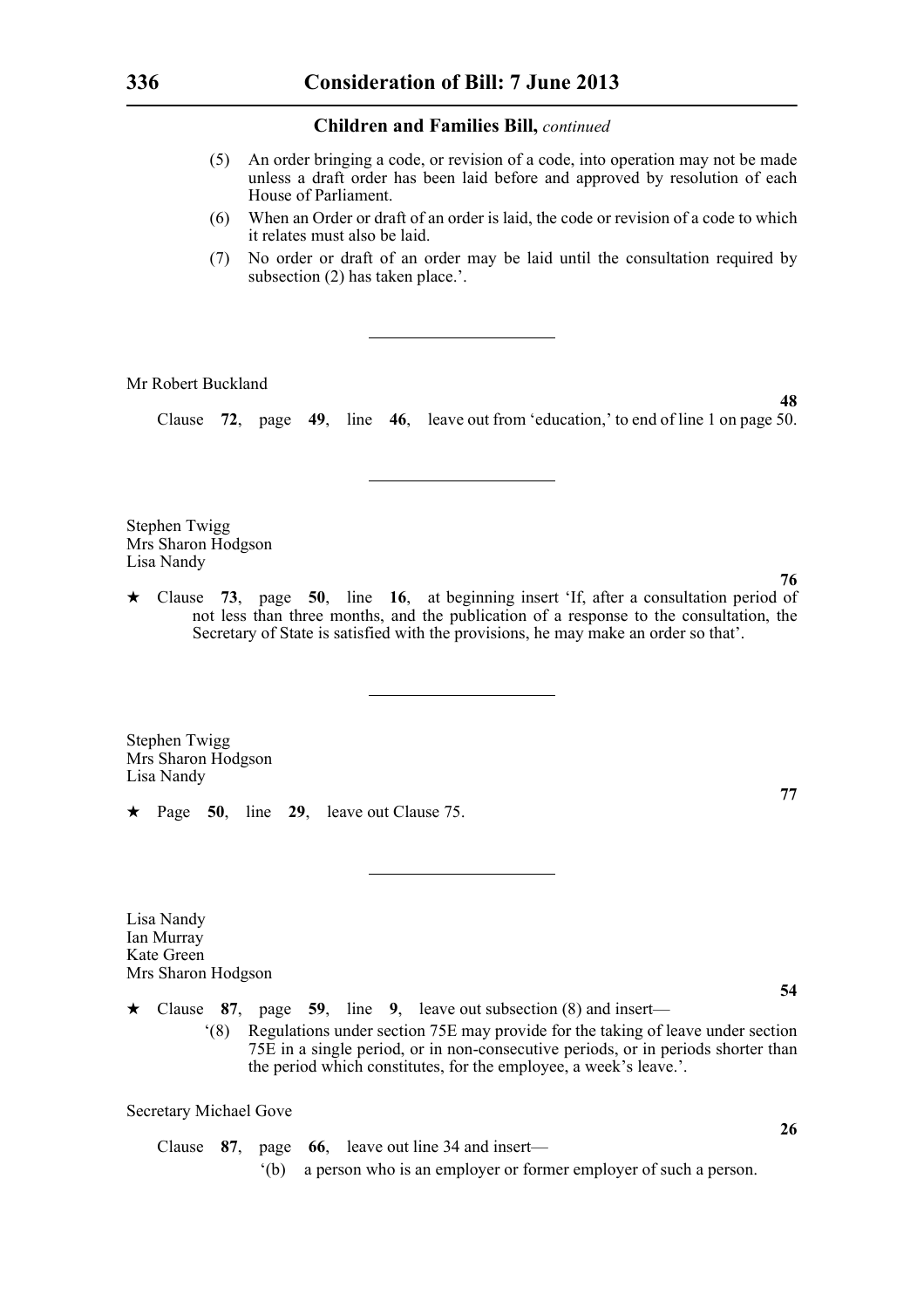- (2A) In subsection (2)(b) "employer", in relation to a person falling within subsection (2)(a) who is an employed earner, includes a person who is a secondary contributor as regards that employed earner.
- (2B) The conditions as to employment or self-employment that may be specified in provision under section  $75E(2)$  or (5) or  $75G(2)$  or (5) include conditions as to being in employed or self-employed earner's employment.
- (2C) In subsections (2A) and (2B)—

"employed earner" and "self-employed earner" have the meaning given by section 2 of the Social Security Contributions and Benefits Act 1992, subject for these purposes to the effect of regulations made under section  $2(2)(b)$  of that Act (persons who are to be treated as employed or selfemployed earners);

- "employment", in the case of employment as an employed or self-employed earner, has the meaning given by section 122 of that Act;
- "secondary contributor", as regards an employed earner, means a person who—
	- (a) is indicated by section  $7(1)$  of that Act, as that subsection has effect subject to section 7(2) of that Act, as being a secondary contributor as regards the earner, or
	- (b) is indicated by regulations under section  $7(2)$  of that Act as being a person to be treated as a secondary contributor as regards the earner.'.

Lisa Nandy Ian Murray Kate Green Mrs Sharon Hodgson **55** \* Clause **97**, page **91**, line **9**, after 'take', insert 'reasonable'. Lisa Nandy Ian Murray Kate Green Mrs Sharon Hodgson **56** \* Clause **97**, page **94**, line **6**, after 'take', insert 'reasonable'.

Lisa Nandy Ian Murray Kate Green Mrs Sharon Hodgson

 $\star$  Clause 102, page 110, line 36, leave out from 'If an employer allows the employee to appeal' and insert 'Where an employee appeals'.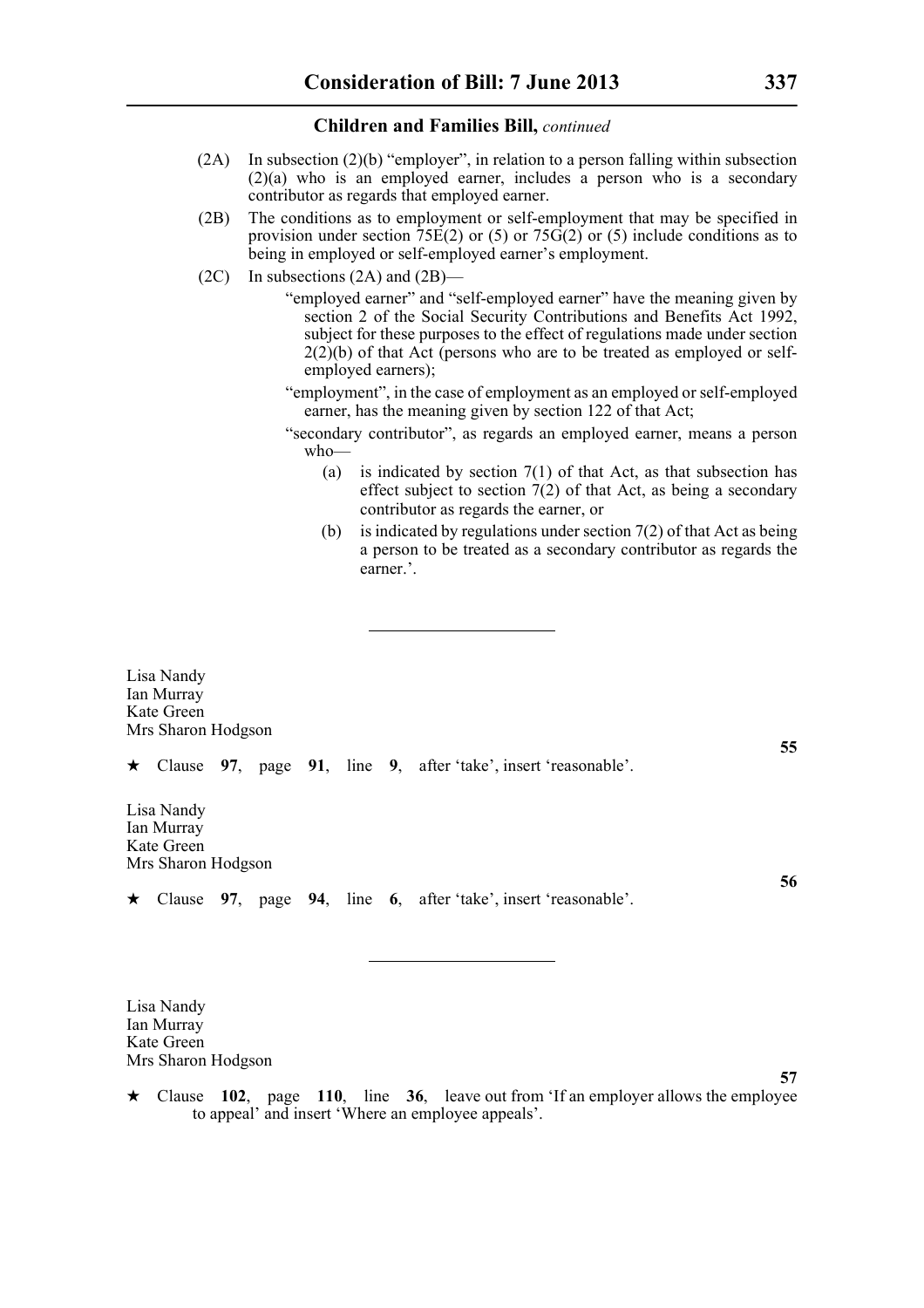Lisa Nandy Ian Murray Kate Green Mrs Sharon Hodgson

\* Clause **102**, page **111**, line **19**, leave out from 'where the employer allows the employee to appeal' and insert 'where an employee appeals'.

Secretary Michael Gove

Clause **107**, page **113**, line **39**, at end insert—

- '(2) Subsections (3) to (5) apply if section 85(1) of the Legal Aid, Sentencing and Punishment of Offenders Act 2012 ("the 2012 Act") comes into force on or before the day on which this Act is passed.
- (3) Section 85 of the 2012 Act (removal of £5,000 limit on certain fines on conviction by magistrates' court) applies in relation to the following offences as if the offences were relevant offences (as defined in section 85(3) of that Act)—
	- (a) the offence contained in the new section  $51C(4)$  to be inserted into the Childcare Act 2006 by paragraph 13 of Schedule 4 to this Act;
	- (b) the offence contained in the new section 51F(1) to be inserted into that Act by paragraph 13 of that Schedule;
	- (c) the offence contained in the new section  $61D(4)$  to be inserted into that Act by paragraph 26 of that Schedule;
	- (d) the offence contained in the new section  $61G(1)$  to be inserted into that Act by paragraph 26 of that Schedule;
	- (e) the offence contained in the new section  $69C(6)$  to be inserted into that Act by paragraph 36 of that Schedule;
	- (f) the offence contained in the new section 76B(3) to be inserted into that Act by paragraph 46 of that Schedule.
- (4) Section 85 of the 2012 Act (removal of £5,000 limit on certain fines on conviction by magistrates' court) applies in relation to the power in the new section 69A(1)(b) to be inserted into the Childcare Act 2006 by paragraph 35 of Schedule 4 to this Act as if the power were a relevant power (as defined in section 85(3) of the 2012 Act).
- (5) Regulations described in section 85(11) of the 2012 Act may amend, repeal or otherwise modify a provision of this Act or the Childcare Act 2006.'.

Secretary Michael Gove

Schedule **1**, page **116**, leave out lines 5 to 12 and insert—

- '"(2A) Regulations may make provision permitting the disclosure of prescribed information entered in the register, or compiled from information entered in the register—
	- (a) to an adoption agency or to a Welsh, Scottish or Northern Irish adoption agency for any prescribed purpose, or

**28**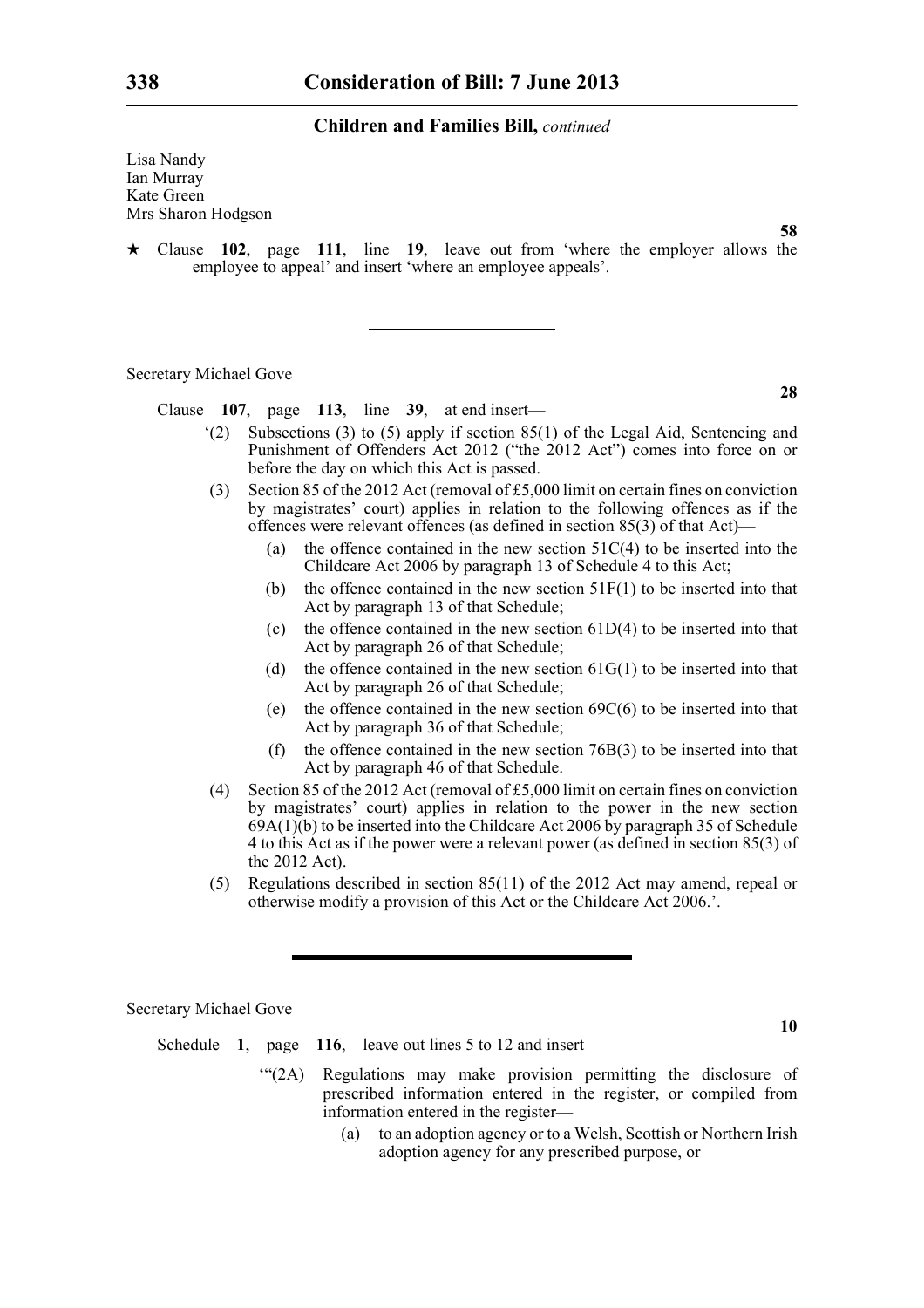|                                                                   | (b)                                     | for the purpose of enabling the information to be entered in a<br>register which is maintained in respect of Wales, Scotland or<br>Northern Ireland and which contains information about<br>children who are suitable for adoption or prospective adopters<br>who are suitable to adopt a child."". |    |
|-------------------------------------------------------------------|-----------------------------------------|-----------------------------------------------------------------------------------------------------------------------------------------------------------------------------------------------------------------------------------------------------------------------------------------------------|----|
| <b>Secretary Michael Gove</b>                                     |                                         |                                                                                                                                                                                                                                                                                                     |    |
| Schedule 1, page 116, line 13, after $(4)$ insert $-$<br>$(a)$ '. |                                         |                                                                                                                                                                                                                                                                                                     | 11 |
| <b>Secretary Michael Gove</b>                                     |                                         |                                                                                                                                                                                                                                                                                                     |    |
|                                                                   | (b) after " $(2)$ " insert "or $(2A)$ " | Schedule 1, page 116, line 13, at end insert— $\cdot$ , and                                                                                                                                                                                                                                         | 12 |
| <b>Secretary Michael Gove</b>                                     |                                         |                                                                                                                                                                                                                                                                                                     |    |
| Schedule 1, page 116, line 17, at end insert-                     |                                         | () in paragraph (a) after " $(2)$ " insert "or $(2A)$ ", ".                                                                                                                                                                                                                                         | 13 |
| <b>Secretary Michael Gove</b>                                     |                                         |                                                                                                                                                                                                                                                                                                     |    |
|                                                                   |                                         | Schedule 1, page 116, line 21, leave out $(2A)(a)$ and insert $(2A)$ .                                                                                                                                                                                                                              | 14 |
| <b>Secretary Michael Gove</b>                                     |                                         |                                                                                                                                                                                                                                                                                                     |    |
|                                                                   |                                         | Schedule 1, page 116, line 22, leave out 'after "subsection" insert "(2A)(b) or"<br>and insert 'for "to whom information is disclosed under subsection (3)" substitute "in<br>respect of information disclosed under subsection (2A) or (3)".                                                       | 15 |

Secretary Michael Gove

Schedule **3**, page **149**, line **25**, leave out 'young person' and insert 'person over compulsory school age but under 25'.

### Secretary Michael Gove

Schedule **3**, page **151**, line **7**, at end insert—

*'Local Government Act 1974 (c. 7)*

61A In Schedule 5 to the Local Government Act 1974 (matters not subject to investigation by Local Commissioners), in paragraph 5(2)(b) for "by section 312" substitute "by section 579(1)".

*Disabled Persons (Services, Consultation and Representation) Act 1986 (c. 33)*

61B (1) In the Disabled Persons (Services, Consultation and Representation) Act 1986, section 5 (disabled persons leaving special education) is amended as follows.

**23**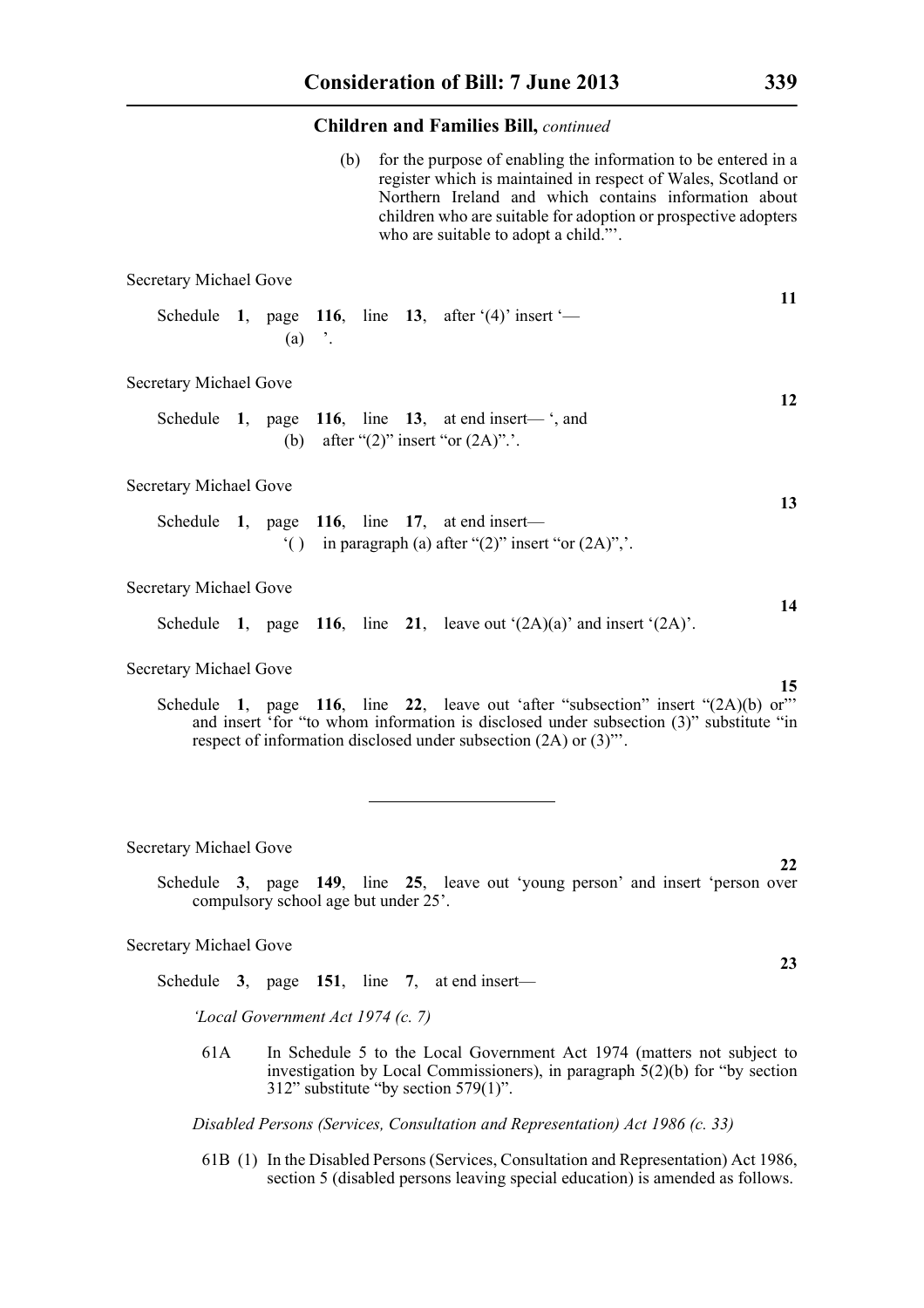- (2) In subsection  $(1)$ 
	- (a) in paragraph (a) after "needs)" insert ", or have maintained an EHC plan under section 37 of the Children and Families Act 2013,", and
	- (b) in paragraph (b) after "statement" (in both places) insert "or plan".
- (3) In subsection (2)—
	- (a) in paragraph (a) after "statement" insert ", or secure the preparation of an EHC plan,",
	- (b) in paragraph (b) after "statement" insert "or plan", and
	- (c) after "making the statement" insert ", securing the preparation of the plan".
- (4) After subsection (8) insert—
	- "(8A) Regulations under section (*Transfer of EHC plans*) of the Children and Families Act 2013 (transfer of EHC plans) may make such provision as appears to the Secretary of State to be necessary or expedient in connection with subsections (1) to (7) of this section."
- (5) In subsection (9), in paragraph (a) of the definition of "the responsible authority", after "1996" insert "or (as the case may be) Part 3 of the Children and Families Act 2013".

*Value Added Tax Act 1994 (c. 23)*

- 61C (1) In Schedule 9 to the Value Added Tax Act 1994, in Part 2 (groups of goods and services the supply of which is exempt from VAT), group  $\vec{6}$  (education) is amended as follows.
	- (2) In item 5B—
		- (a) after paragraph (b) insert—
			- "(ba) aged 19 or over and for whom an EHC plan is maintained,", and
		- (b) in paragraph (d), after "paragraph" insert "(ba) or".
	- (3) in note (5B), after "item (5B)," insert ""EHC plan" and" and for "has the same meaning" substitute "have the same meanings".

*School Standards and Framework Act 1998 (c. 31)*

- 61D The School Standards and Framework Act 1998 is amended as follows.
- 61E (1) Section 98 (admission for nursery education or to nursery or special school: children with statements of special educational needs) is amended as follows.
	- (2) In subsection (7) after "for whom" insert "EHC plans are maintained under section 37 of the Children and Families Act 2013 or"
	- (3) In the title after "special education needs" insert "or EHC plans".
- 61F (1) Section 123 (nursery education: children with special educational needs) is amended as follows.
	- (2) In subsection (1), for the words from "(except" to the end substitute "to have regard to the provisions of the code of practice issued under section 66 of the Children and Families Act 2013 (in the case of education in England) or section 313(2) of the Education Act 1996 (in the case of education in Wales)."
	- (3) After subsection (1) insert—
		- "(1A) Subsection (1) does not apply in so far as the person in question is already under a duty to have regard to the provisions of the code of practice in question."
	- (4) In subsection  $(2)$ —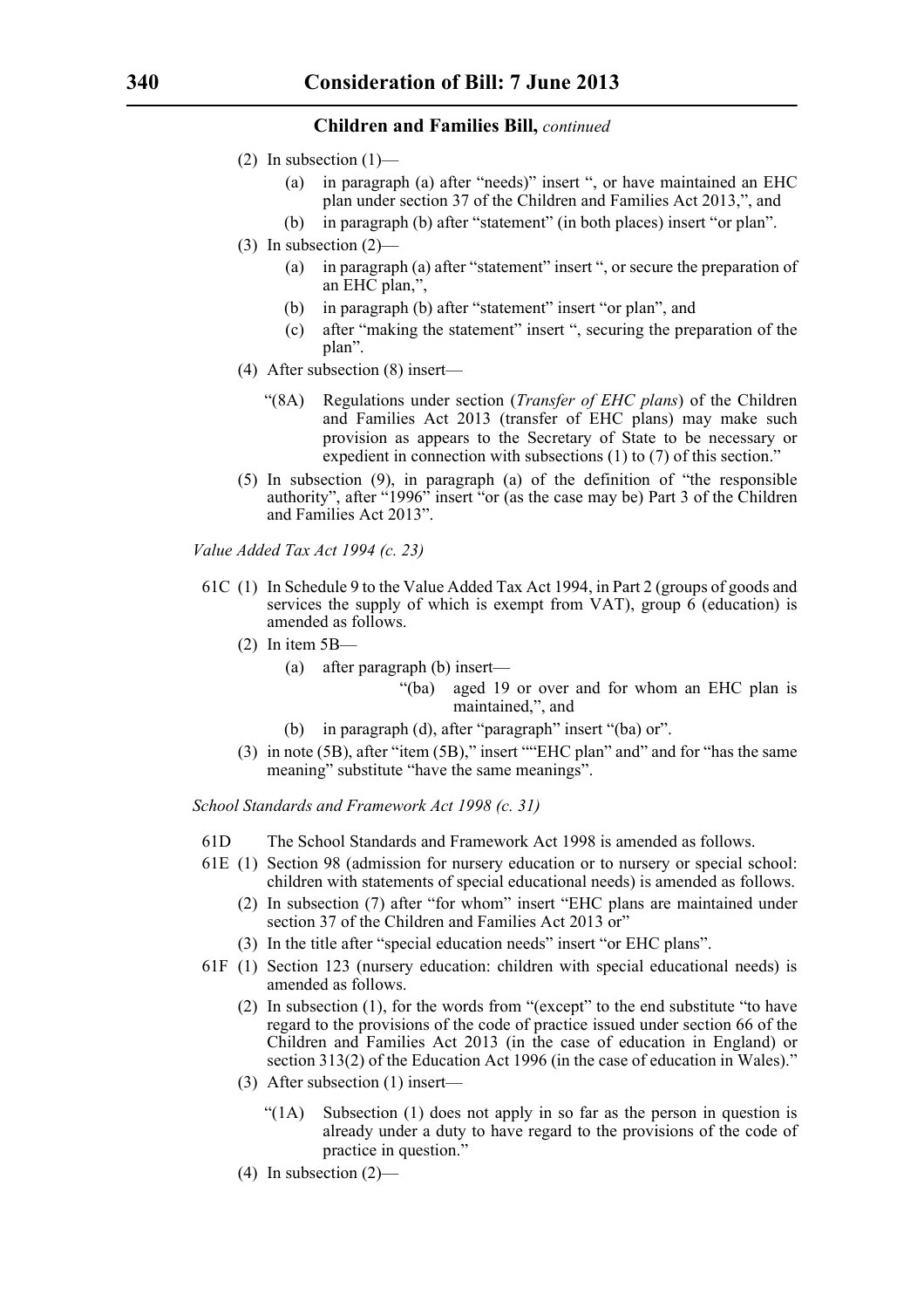- (a) for "That code of practice" substitute "The code of practice in question", and
- (b) after "functions under" insert "Part 3 of the Children and Families Act 2013 or (as the case may be)".
- $(5)$  In subsection  $(3)$ 
	- (a) for "that code of practice" substitute "the code of practice in question", and
	- (b) after "functions under" insert "Part 3 of the Children and Families Act 2013 or (as the case may be)".
- (6) In subsection (3A)(b) after "no" insert "EHC plan or".
- 61G In Part A1 of Schedule 22 (disposals of land in case of foundation, voluntary and foundation special schools in England), in paragraph A23(9), in paragraph (d) of the definition of "children's services"—
	- (a) after "learning difficulty" insert "or disability", and
	- (b) omit "66,".

*Learning and Skills Act 2000 (c. 21)*

- 61H The Learning and Skills Act 2000 is amended as follows.
- 61I In section 35 (conditions imposed by Welsh Ministers on financial resources provided by them), in subsection (3)(f) omit "139A or".
- 61J In section 41 (discharge by the Welsh Ministers of certain functions in relation to persons with learning difficulties), in subsection (1)(b) omit "139A or".'.

Secretary Michael Gove

Schedule **3**, page **151**, line **8**, leave out 'In the Learning and Skills Act 2000'.

### Secretary Michael Gove

- Schedule **3**, page **151**, line **10**, leave out from beginning to end of line 12 and insert—
	- '63 In consequence of the repeals made by paragraphs 61I, 61J and 62—
		- (a) omit paragraph 76 of Schedule 1 to the Education and Skills Act 2008;
		- (b) section 80 of the Education and Skills Act 2008 is repealed.

*Education Act 2002 (c. 32)*

- 64 The Education Act 2002 is amended as follows.
- 65 In section 92 (pupils with statements of special educational needs: application of National Curriculum for England)—
	- (a) for the words from "a statement" to "special educational needs" substitute "an EHC plan maintained for the pupil",
	- (b) for "the statement" substitute "the plan", and
	- (c) in the heading for "statements of special educational needs" substitute "EHC plans".
- 66 (1) Section 94 (information concerning directions under section 93) is amended as follows.
	- (2) In subsection (3), for the words from "by virtue of" to the end substitute "and the responsible authority ought to be required to secure an EHC needs assessment for the pupil under section 36 of the Children and Families Act

**24**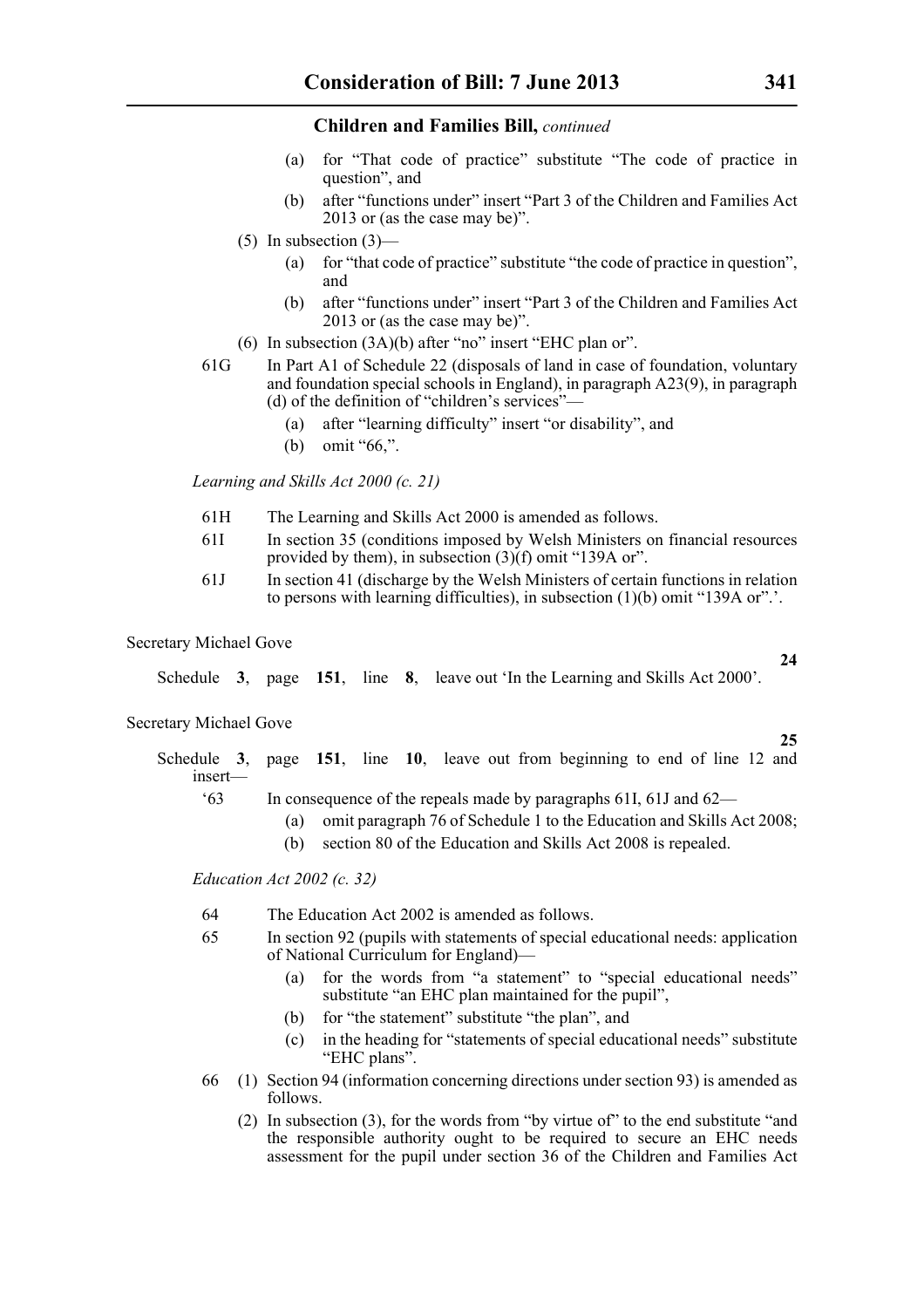2013 (or, if an EHC plan is maintained for the pupil, a re-assessment under section 44 of that Act)."

- (3) In subsection (5), for the words from "consider" to the end substitute "make a determination in respect of the pupil under section 36(3) of the Children and Families Act 2013 (or, if an EHC plan is maintained for the pupil, under that section as it applies to re-assessments by virtue of regulations under section 44  $(7)$ )."
- (4) In subsection (6), for "Part 4 of the Education Act 1996" substitute "Part 3 of the Children and Families Act 2013 (see section 23 of that Act)".

*Nationality, Immigration and Asylum Act 2002 (c. 41)*

- 67 (1) Section 36 of the Nationality, Immigration and Asylum Act 2002 (education of children who are residents of accommodation centres) is amended as follows.
	- (2) In subsection (3)(b), after "named in" insert "an EHC plan maintained for the child under section 37 of the Children and Families Act 2013 or".
	- (3) In subsection (5), omit the "and" after paragraph (d) and after paragraph (e) insert—
		- "(f) sections 33 and 34 of the Children and Families Act 2013 (mainstream education for children with special educational needs), and
		- (g) sections 38 and 39 of that Act (EHC plan: request of parent for named school etc)."
	- (4) After subsection (5) insert—
		- "(5A) The powers of the First-tier Tribunal on determining an appeal under section  $50(2)(c)$  of the Children and Families Act  $20\overline{13}$  (appeals against certain aspects of content of EHC plan) are subject to subsection (2) above."
	- (5) In subsection (6), omit "the First-tier Tribunal or".
	- $(6)$  In subsection  $(7)$ 
		- (a) after "function under this Act" insert ", Part 3 of the Children and Families Act 2013", and
		- (b) in paragraph (a), after "special educational provision" insert "called for by his special educational needs or".
	- (7) In subsection (9), after paragraph (a) insert—
		- "(aa) section 36 of the Children and Families Act 2013 (assessment of education, health and care needs: England) shall have effect as if an accommodation centre were a school,".

*Children Act 2004 (c. 31)*

- 68 In section 10(9) of the Children Act 2004 (co-operation arrangements in respect of children may include arrangements in respect of certain young people), in paragraph (c)—
	- (a) after "but under the age of 25" insert "—
		- (i) for whom an EHC plan is maintained, or

### $(ii)$  ", and

(b) after "learning difficulty" insert "or disability".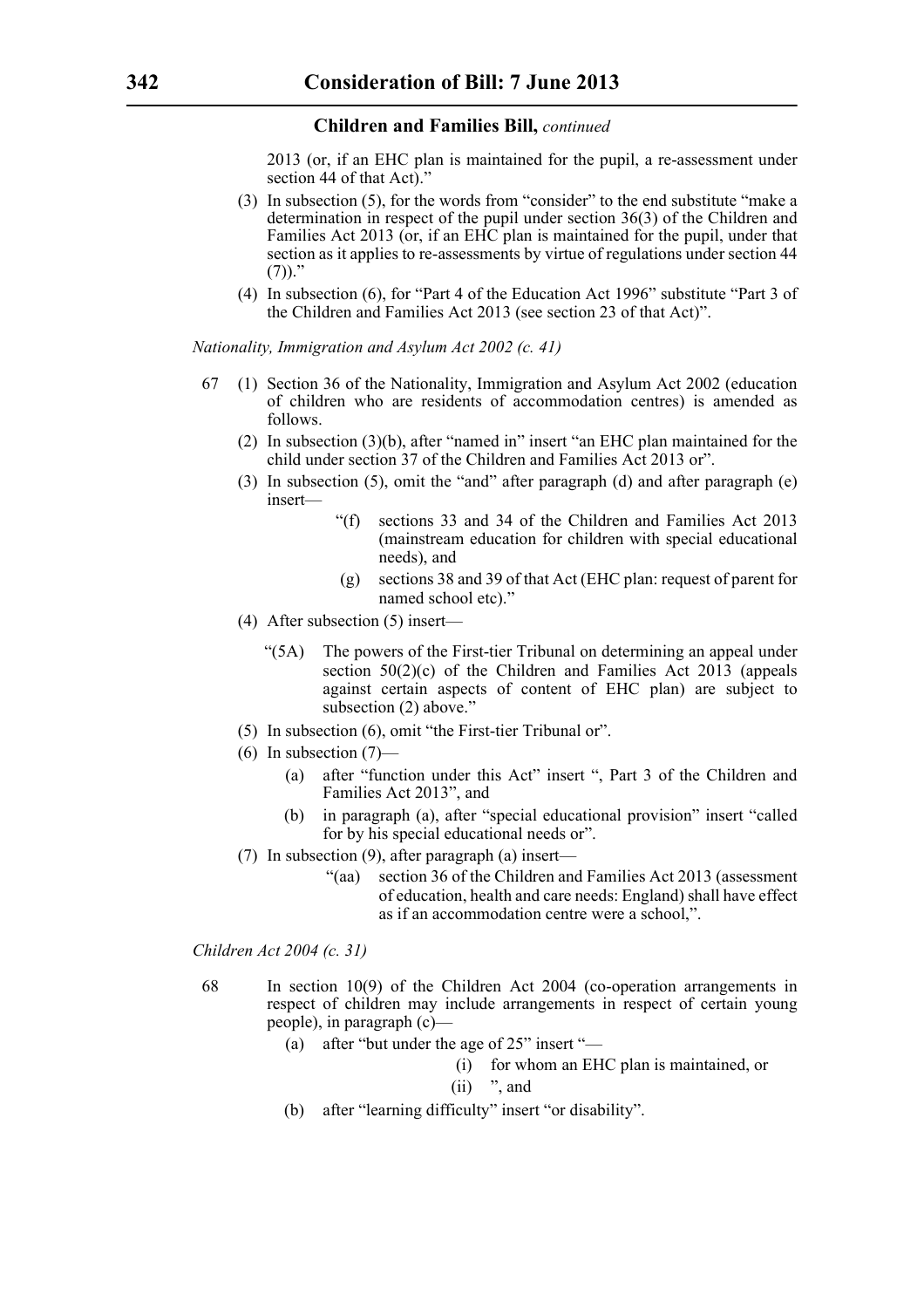*Education and Inspections Act 2006 (c. 40)*

69 In section 16 of the Education and Inspections Act 2006 (consultation before publishing proposals for discontinuance of maintained schools), in subsection  $(1)(c)$ , after "maintain" insert "an EHC plan or".

*Education and Skills Act 2008 (c. 25)*

- 70 The Education and Skills Act 2008 is amended as follows.
- 71 In section 4 (meaning of appropriate full-time education or training)—
	- (a) in subsection (1)(b), for "learning difficulty" substitute "special educational needs", and
	- (b) omit subsection (3).
- 72 In section 17 (sharing and use of information held for purposes of support services or functions under Part 1), in subsection  $(8)(b)$ —
	- (a) for "a learning difficulty" substitute "special educational needs", and
	- (b) omit the words from "and subsections (6) and (7)" to the end.
- 73 In section 47 (attendance notice: description of education or training)—
	- (a) in subsection  $(5)(b)(ii)$ , for "learning difficulty" substitute "special educational needs", and
	- (b) omit subsection (6).
- 74 In section 78(1) (Part 2: supplementary), in the definition of "relevant young adult"—
	- (a) for "a learning difficulty" substitute "special educational needs (within the meaning given by section  $579(1)$  of the Education Act 1996)", and
	- (b) omit the words from "and subsections (6) and (7)" to the end.
- 75 In section 132 (providers of independent education or training for 16 to 18 year olds)—
	- (a) in subsection  $(4)(a)$ , for the words from "a statement" to "needs)" substitute "an EHC plan is maintained",
	- (b) in subsection (4)(b), for "a statement was so" substitute "an EHC plan was".
	- (c) in subsection  $(4)(b)(i)$ , after "school" insert "or (if later) the person ceased to be a student at his or her last post-16 institution",
	- (d) in subsection  $(4)(b)(ii)$ , after "institution" insert "in England mentioned in subsection (2)", and
	- (e) in subsection (6), after the definition of "an academic year" insert— ""post-16 institution" has the meaning given by section  $72(2)$  of the Children and Families Act 2013;".

*Apprenticeships, Skills, Children and Learning Act 2009 (c. 22)*

- 76 The Apprenticeships, Skills, Children and Learning Act 2009 is amended as follows.
- 77 In section 83 (power to secure provision of apprenticeship training)—
	- (a) in subsection  $(1)(b)$ , for "are subject to learning difficulty assessment" substitute "for whom an EHC plan is maintained",
	- (b) in subsection (2)(b), for "learning difficulties" substitute "special educational needs", and
	- (c) omit subsection (4).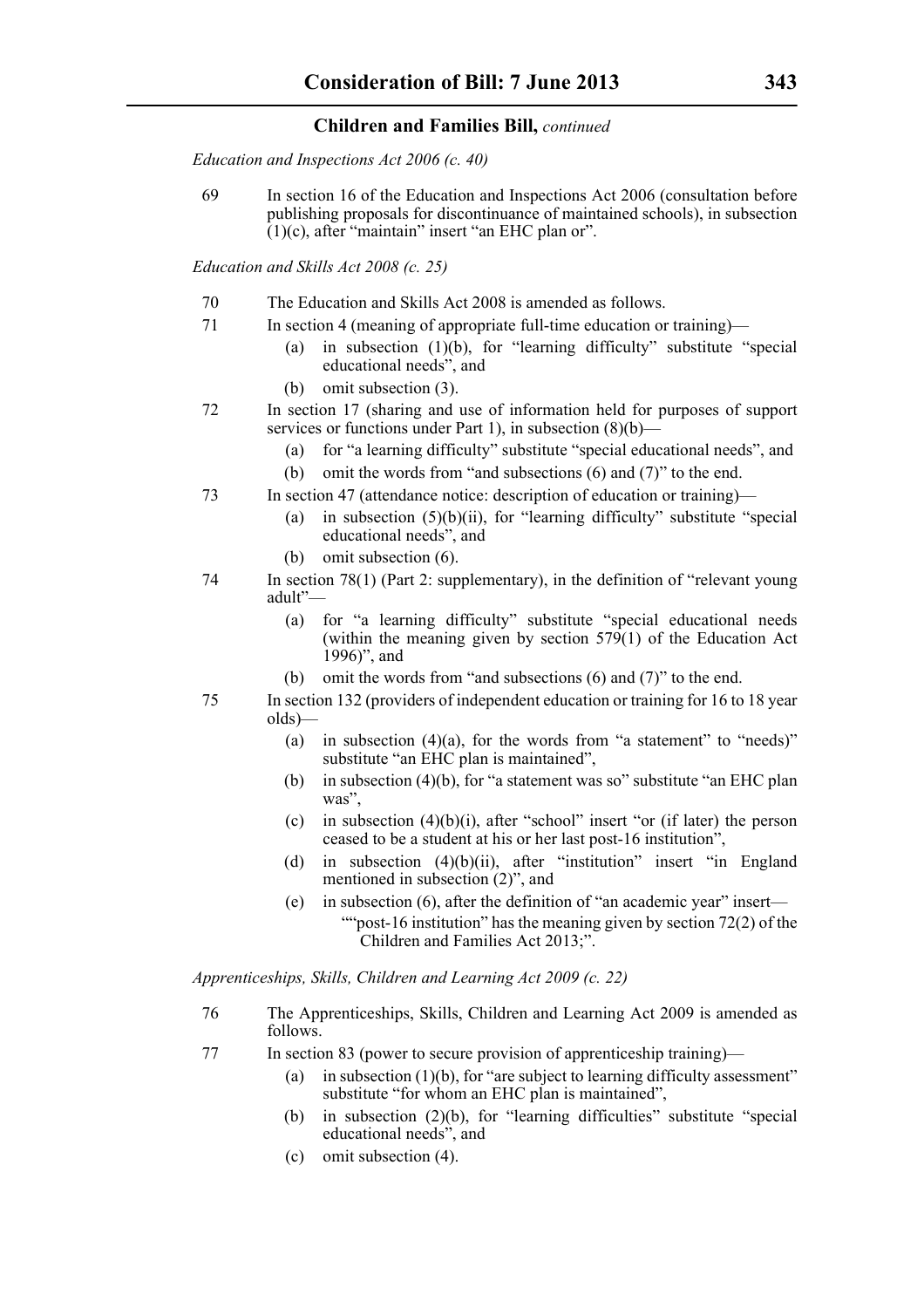- 78 In section 86 (education and training for persons aged 19 or over etc), in subsection  $(1)(a)$ , for "who are subject to learning difficulty assessment" substitute "for whom an EHC plan is maintained".
- 79 In section 87 (learning aims for persons aged 19 or over: provision of facilities), in subsection (3)(a), for "who are subject to learning difficulty assessment" substitute "for whom an EHC plan is maintained".
- 80 In section 101 (financial resources: conditions), in subsection (5)(f)—
	- (a) after "specified in" insert "an EHC plan or", and
	- (b) omit "139A or".
- 81 In section 115 (persons with learning difficulties)—
	- (a) in subsection (1), for "learning difficulties" substitute "special educational needs",
	- (b) in subsection (2)(a), for "who are subject to learning difficulty assessment" substitute "for whom an EHC plan is maintained",
	- (c) omit subsections (3) and (4), and
	- (d) in the title, for "learning difficulties" substitute "special educational needs".
- 82 In section 129 (general duties of Ofqual)—
	- (a) in subsection (2)(b) and (c), for "learning difficulties" substitute "special educational needs", and
	- (b) omit subsections (9) and (10).

*Academies Act 2010 (c. 32)*

83 In section 1 of the Academies Act 2010 (Academy arrangements), omit subsections (7) and (8).

*Legal Aid, Sentencing and Punishment of Offenders Act 2012 (c. 10)*

- 84 In paragraph 2 of Schedule 1 to the Legal Aid, Sentencing and Punishment of Offenders Act 2012 (civil legal services: special educational needs)—
	- (a) in sub-paragraph (1)(a), after "1996" insert "or Part 3 of the Children and Families Act 2013", and
	- (b) in sub-paragraph (1)(b), for "sections 139A and" substitute "section".'.

Secretary Michael Gove

Schedule **7**, page **194**, line **2**, at end insert— '40A In section 230 (meaning of "employee", etc), after subsection (6) there is inserted—

"(7) This section has effect subject to section  $75K(2A)$  and  $(2C)$ ." '.